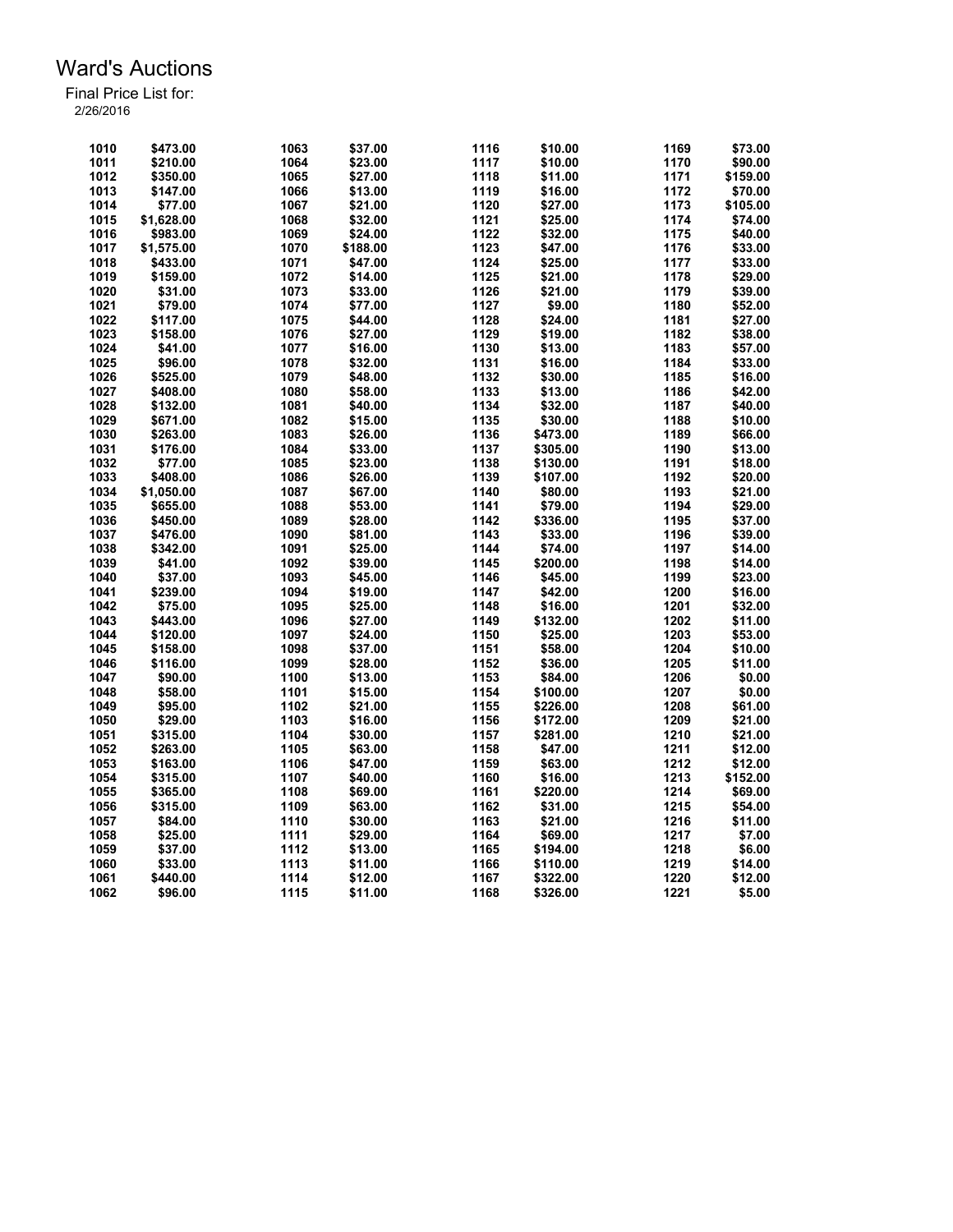| 1222         | \$6.00   | 1275         | \$10.00  | 1328 | \$53.00  | 1381 | \$9.00             |
|--------------|----------|--------------|----------|------|----------|------|--------------------|
| 1223         | \$100.00 | 1276         | \$16.00  | 1329 | \$155.00 | 1382 | \$37.00            |
| 1224         | \$15.00  | 1277         | \$14.00  | 1330 | \$74.00  | 1383 | \$16.00            |
| 1225         | \$16.00  | 1278         | \$9.00   | 1331 | \$21.00  | 1384 | \$40.00            |
| 1226         | \$20.00  | 1279         | \$21.00  | 1332 | \$24.00  | 1385 | \$22.00            |
| 1227         | \$6.00   | 1280         | \$21.00  | 1333 | \$79.00  | 1386 | \$18.00            |
| 1228         | \$11.00  | 1281         | \$48.00  | 1334 | \$38.00  | 1387 | \$16.00            |
| 1229         | \$11.00  | 1282         | \$7.00   | 1335 | \$641.00 | 1388 | \$13.00            |
| 1230         | \$9.00   | 1283         | \$13.00  | 1336 | \$237.00 | 1389 | \$6.00             |
| 1231         | \$10.00  | 1284         | \$27.00  | 1337 | \$454.00 | 1390 | \$27.00            |
| 1232         |          |              |          | 1338 |          | 1391 |                    |
|              | \$11.00  | 1285         | \$9.00   |      | \$55.00  |      | \$13.00            |
| 1233         | \$16.00  | 1286         | \$16.00  | 1339 | \$100.00 | 1392 | \$19.00            |
| 1234         | \$10.00  | 1287         | \$32.00  | 1340 | \$302.00 | 1393 | \$24.00            |
| 1235         | \$13.00  | 1288         | \$16.00  | 1341 | \$17.00  | 1394 | \$3.00             |
| 1236         | \$15.00  | 1289         | \$11.00  | 1342 | \$32.00  | 1395 | \$23.00            |
| 1237         | \$10.00  | 1290         | \$19.00  | 1343 | \$45.00  | 1396 | \$25.00            |
| 1238         | \$9.00   | 1291         | \$21.00  | 1344 | \$87.00  | 1397 | \$11.00            |
| 1239         | \$9.00   | 1292         | \$16.00  | 1345 | \$48.00  | 1398 | \$21.00            |
| 1240         | \$24.00  | 1293         | \$12.00  | 1346 | \$67.00  | 1399 | \$7.00             |
| 1241         | \$33.00  | 1294         | \$16.00  | 1347 | \$137.00 | 1400 | \$11.00            |
| 1242         | \$36.00  | 1295         | \$133.00 | 1348 | \$21.00  | 1401 | \$11.00            |
| 1243         | \$35.00  | 1296         | \$15.00  | 1349 | \$63.00  | 1402 | \$17.00            |
|              |          |              |          |      |          |      |                    |
| 1244         | \$40.00  | 1297         | \$13.00  | 1350 | \$237.00 | 1403 | \$12.00            |
| 1245         | \$32.00  | 1298         | \$13.00  | 1351 | \$132.00 | 1404 | \$0.00             |
| 1246         | \$199.00 | 1299         | \$14.00  | 1352 | \$53.00  | 1405 | \$9.00             |
| 1247         | \$146.00 | 1300         | \$10.00  | 1353 | \$27.00  | 1406 | \$11.00            |
| 1248         | \$79.00  | 1301         | \$11.00  | 1354 | \$8.00   | 1407 | \$27.00            |
| 1249         | \$90.00  | 1302         | \$11.00  | 1355 | \$63.00  | 1408 | \$16.00            |
| 1250         | \$158.00 | 1303         | \$11.00  | 1356 | \$63.00  | 1409 | \$4.00             |
| 1251         | \$116.00 | 1304         | \$13.00  | 1357 | \$32.00  | 1410 | \$30.00            |
| 1252         | \$630.00 | 1305         | \$6.00   | 1358 | \$42.00  | 1411 | \$21.00            |
| 1253         | \$30.00  | 1306         | \$8.00   | 1359 | \$45.00  | 1412 | \$10.00            |
| 1254         | \$326.00 | 1307         | \$11.00  | 1360 | \$16.00  | 1413 | \$32.00            |
|              |          |              |          |      |          |      |                    |
| 1255         | \$42.00  | 1308         | \$11.00  | 1361 | \$53.00  | 1414 | \$10.00            |
| 1256         | \$74.00  | 1309         | \$15.00  | 1362 | \$16.00  | 1415 | \$20.00            |
| 1257         | \$315.00 | 1310         | \$23.00  | 1363 | \$15.00  | 1416 | \$10.00            |
| 1258         | \$67.00  | 1311         | \$16.00  | 1364 | \$27.00  | 1417 | \$27.00            |
| 1259         | \$81.00  | 1312         | \$18.00  | 1365 | \$16.00  | 1418 | \$16.00            |
| 1260         | \$21.00  | 1313         | \$0.00   | 1366 | \$19.00  | 1419 | \$27.00            |
| 1261         | \$21.00  | 1314         | \$16.00  | 1367 | \$16.00  | 1420 | \$7.00             |
| 1262         | \$62.00  | 1315         | \$39.00  | 1368 | \$9.00   | 1421 | \$12.00            |
| 1263         | \$201.00 | 1316         | \$50.00  | 1369 | \$60.00  | 1422 | \$5.00             |
| 1264         | \$90.00  | 1317         | \$636.00 | 1370 | \$53.00  | 1423 | \$11.00            |
| 1265         | \$90.00  | 1318         | \$688.00 | 1371 | \$29.00  | 1424 | \$11.00            |
| 1266         | \$712.00 | 1319         | \$905.00 | 1372 | \$45.00  | 1425 | \$16.00            |
|              | \$49.00  |              | \$88.00  | 1373 |          | 1426 |                    |
| 1267<br>1268 | \$21.00  | 1320<br>1321 |          |      | \$21.00  |      | \$47.00<br>\$11.00 |
|              |          |              | \$71.00  | 1374 | \$13.00  | 1427 |                    |
| 1269         | \$35.00  | 1322         | \$48.00  | 1375 | \$26.00  | 1428 | \$12.00            |
| 1270         | \$42.00  | 1323         | \$69.00  | 1376 | \$20.00  | 1429 | \$8.00             |
| 1271         | \$59.00  | 1324         | \$16.00  | 1377 | \$24.00  | 1430 | \$7.00             |
| 1272         | \$10.00  | 1325         | \$60.00  | 1378 | \$21.00  | 1431 | \$12.00            |
| 1273         | \$10.00  | 1326         | \$35.00  | 1379 | \$27.00  | 1432 | \$11.00            |
| 1274         | \$4.00   | 1327         | \$186.00 | 1380 | \$53.00  | 1433 | \$128.00           |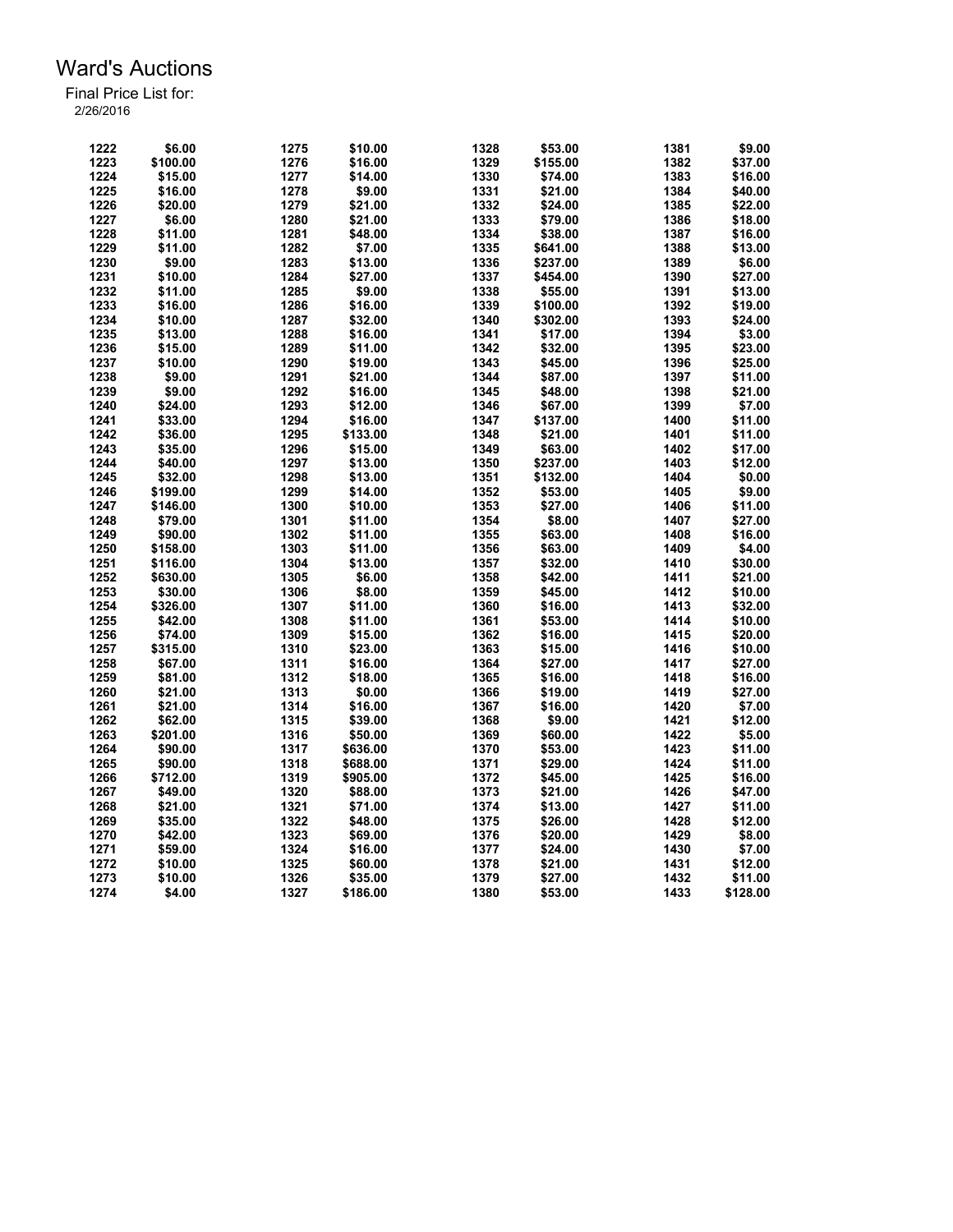| 1434 | \$93.00  | 1487 | \$15.00  | 1540 | \$56.00    | 1593 | \$16.00    |
|------|----------|------|----------|------|------------|------|------------|
| 1435 | \$76.00  | 1488 | \$5.00   | 1541 | \$9.00     | 1594 | \$16.00    |
| 1436 | \$20.00  | 1489 | \$12.00  | 1542 | \$9.00     | 1595 | \$9.00     |
| 1437 | \$29.00  | 1490 | \$16.00  | 1543 | \$29.00    | 1596 | \$5.00     |
| 1438 | \$33.00  | 1491 | \$5.00   | 1544 | \$38.00    | 1597 | \$14.00    |
| 1439 | \$44.00  | 1492 | \$12.00  | 1545 | \$48.00    | 1598 | \$8.00     |
|      |          |      |          |      |            |      |            |
| 1440 | \$26.00  | 1493 | \$7.00   | 1546 | \$20.00    | 1599 | \$10.00    |
| 1441 | \$32.00  | 1494 | \$47.00  | 1547 | \$12.00    | 1600 | \$11.00    |
| 1442 | \$8.00   | 1495 | \$16.00  | 1548 | \$7.00     | 1601 | \$12.00    |
| 1443 | \$7.00   | 1496 | \$115.00 | 1549 | \$14.00    | 1602 | \$5.00     |
| 1444 | \$33.00  | 1497 | \$17.00  | 1550 | \$11.00    | 1603 | \$17.00    |
| 1445 | \$23.00  | 1498 | \$42.00  | 1551 | \$11.00    | 1604 | \$25.00    |
| 1446 | \$7.00   | 1499 | \$77.00  | 1552 | \$33.00    | 1605 | \$14.00    |
| 1447 | \$11.00  | 1500 | \$175.00 | 1553 | \$13.00    | 1606 | \$23.00    |
| 1448 | \$198.00 | 1501 | \$90.00  | 1554 | \$24.00    | 1607 | \$12.00    |
| 1449 | \$27.00  | 1502 | \$210.00 | 1555 | \$21.00    | 1608 | \$16.00    |
| 1450 | \$67.00  | 1503 | \$28.00  | 1556 | \$13.00    | 1609 | \$0.00     |
| 1451 | \$83.00  | 1504 | \$263.00 | 1557 | \$70.00    | 1610 | \$58.00    |
| 1452 | \$41.00  | 1505 | \$545.00 | 1558 | \$0.00     | 1611 | \$101.00   |
| 1453 | \$37.00  | 1506 | \$816.00 | 1559 | \$24.00    | 1612 | \$96.00    |
| 1454 | \$34.00  | 1507 | \$413.00 | 1560 | \$35.00    | 1613 | \$91.00    |
| 1455 | \$42.00  | 1508 | \$116.00 | 1561 | \$51.00    | 1614 | \$16.00    |
| 1456 | \$16.00  | 1509 | \$96.00  | 1562 | \$8.00     | 1615 | \$12.00    |
| 1457 | \$12.00  | 1510 | \$142.00 | 1563 | \$8.00     | 1616 | \$13.00    |
| 1458 | \$53.00  | 1511 | \$80.00  | 1564 | \$1,997.00 | 1617 | \$17.00    |
| 1459 | \$17.00  | 1512 | \$55.00  | 1565 | \$140.00   | 1618 | \$15.00    |
| 1460 | \$45.00  | 1513 | \$54.00  | 1566 | \$506.00   | 1619 | \$16.00    |
| 1461 | \$21.00  | 1514 | \$6.00   | 1567 | \$488.00   | 1620 | \$16.00    |
|      |          |      |          |      |            | 1621 |            |
| 1462 | \$20.00  | 1515 | \$10.00  | 1568 | \$45.00    | 1622 | \$37.00    |
| 1463 | \$24.00  | 1516 | \$35.00  | 1569 | \$60.00    |      | \$24.00    |
| 1464 | \$23.00  | 1517 | \$33.00  | 1570 | \$71.00    | 1623 | \$37.00    |
| 1465 | \$20.00  | 1518 | \$48.00  | 1571 | \$79.00    | 1624 | \$35.00    |
| 1466 | \$25.00  | 1519 | \$39.00  | 1572 | \$38.00    | 1625 | \$23.00    |
| 1467 | \$15.00  | 1520 | \$24.00  | 1573 | \$81.00    | 1626 | \$8.00     |
| 1468 | \$10.00  | 1521 | \$50.00  | 1574 | \$63.00    | 1627 | \$28.00    |
| 1469 | \$23.00  | 1522 | \$30.00  | 1575 | \$21.00    | 1628 | \$31.00    |
| 1470 | \$27.00  | 1523 | \$27.00  | 1576 | \$12.00    | 1629 | \$10.00    |
| 1471 | \$61.00  | 1524 | \$23.00  | 1577 | \$11.00    | 1630 | \$10.00    |
| 1472 | \$16.00  | 1525 | \$47.00  | 1578 | \$45.00    | 1631 | \$15.00    |
| 1473 | \$8.00   | 1526 | \$17.00  | 1579 | \$5.00     | 1632 | \$31.00    |
| 1474 | \$14.00  | 1527 | \$39.00  | 1580 | \$32.00    | 1633 | \$11.00    |
| 1475 | \$11.00  | 1528 | \$48.00  | 1581 | \$10.00    | 2010 | \$1,983.00 |
| 1476 | \$10.00  | 1529 | \$65.00  | 1582 | \$34.00    | 2011 | \$1,949.00 |
| 1477 | \$12.00  | 1530 | \$42.00  | 1583 | \$35.00    | 2012 | \$1,334.00 |
| 1478 | \$25.00  | 1531 | \$88.00  | 1584 | \$40.00    | 2013 | \$2,205.00 |
| 1479 | \$9.00   | 1532 | \$126.00 | 1585 | \$27.00    | 2014 | \$285.00   |
| 1480 | \$14.00  | 1533 | \$57.00  | 1586 | \$15.00    | 2015 | \$38.00    |
| 1481 | \$11.00  | 1534 | \$20.00  | 1587 | \$7.00     | 2016 | \$506.00   |
| 1482 | \$12.00  | 1535 | \$21.00  | 1588 | \$5.00     | 2017 | \$273.00   |
| 1483 | \$26.00  | 1536 | \$59.00  | 1589 | \$11.00    | 2018 | \$683.00   |
| 1484 | \$26.00  | 1537 | \$18.00  | 1590 | \$10.00    | 2019 | \$609.00   |
| 1485 | \$61.00  | 1538 | \$9.00   | 1591 | \$19.00    | 2020 | \$273.00   |
| 1486 |          | 1539 |          | 1592 |            | 2021 |            |
|      | \$5.00   |      | \$19.00  |      | \$17.00    |      | \$132.00   |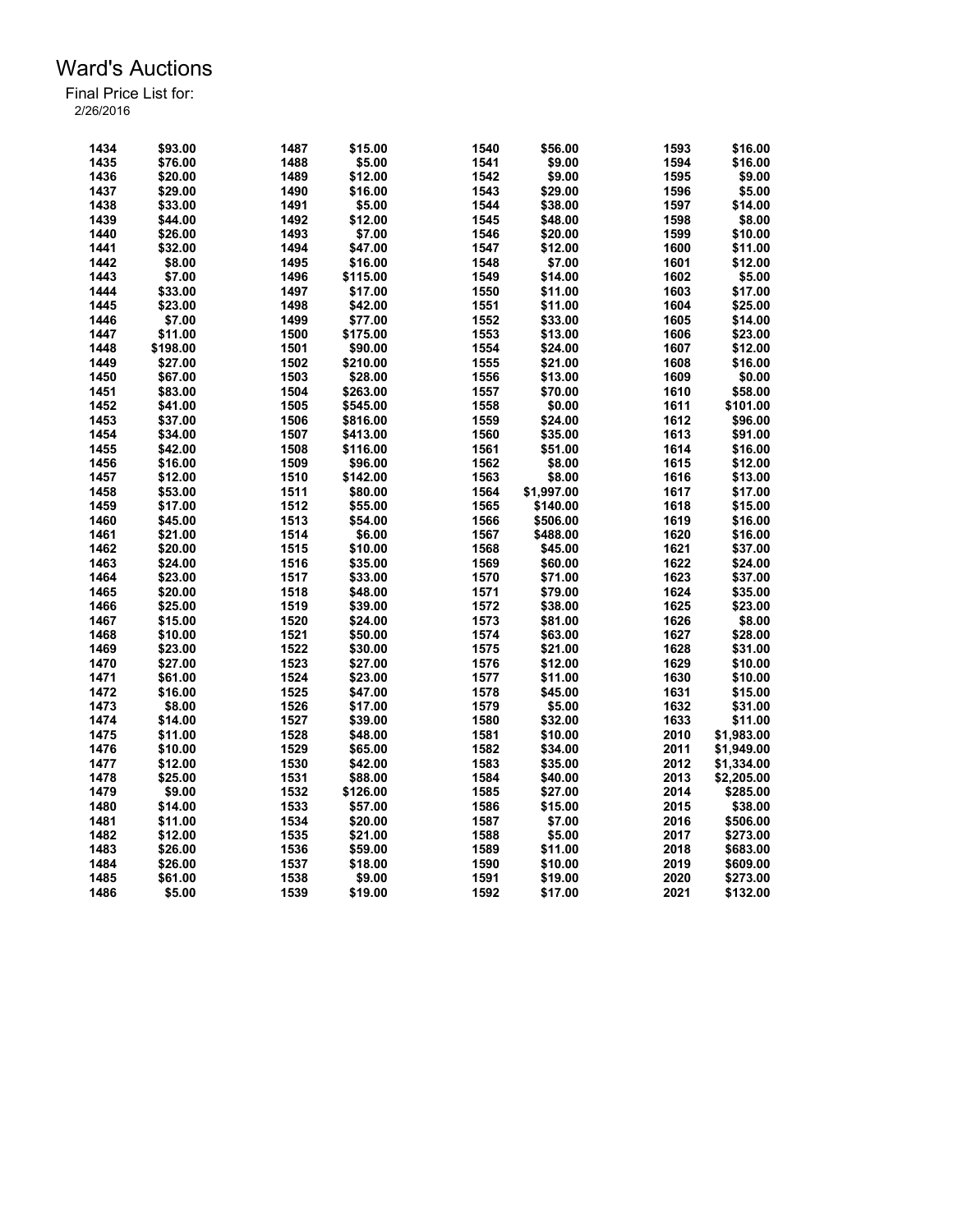| 2022 | \$89.00  | 2075 | \$15.00  | 2128 | \$234.00 | 2181 | \$23.00  |
|------|----------|------|----------|------|----------|------|----------|
| 2023 | \$94.00  | 2076 | \$22.00  | 2129 | \$26.00  | 2182 | \$578.00 |
| 2024 | \$116.00 | 2077 | \$81.00  | 2130 | \$57.00  | 2183 | \$683.00 |
| 2025 | \$31.00  | 2078 | \$18.00  | 2131 | \$42.00  | 2184 | \$315.00 |
| 2026 | \$41.00  | 2079 | \$19.00  | 2132 | \$31.00  | 2185 | \$185.00 |
| 2027 | \$47.00  | 2080 | \$32.00  | 2133 | \$33.00  | 2186 | \$210.00 |
| 2028 | \$127.00 | 2081 | \$35.00  | 2134 | \$34.00  | 2187 | \$91.00  |
| 2029 | \$63.00  | 2082 | \$56.00  | 2135 | \$22.00  | 2188 | \$42.00  |
| 2030 | \$70.00  | 2083 | \$110.00 | 2136 | \$29.00  | 2189 | \$50.00  |
| 2031 | \$258.00 | 2084 | \$30.00  | 2137 | \$54.00  | 2190 | \$81.00  |
| 2032 | \$128.00 | 2085 | \$140.00 | 2138 | \$53.00  | 2191 | \$36.00  |
| 2033 | \$69.00  | 2086 | \$13.00  | 2139 | \$40.00  | 2192 | \$710.00 |
| 2034 | \$114.00 | 2087 | \$27.00  | 2140 | \$53.00  | 2193 | \$19.00  |
| 2035 | \$82.00  | 2088 | \$15.00  | 2141 | \$10.00  | 2194 | \$60.00  |
| 2036 | \$289.00 | 2089 | \$15.00  | 2142 | \$105.00 | 2195 | \$122.00 |
| 2037 | \$264.00 | 2090 | \$48.00  | 2143 | \$167.00 | 2196 | \$56.00  |
| 2038 | \$315.00 | 2091 | \$48.00  | 2144 | \$49.00  | 2197 | \$138.00 |
| 2039 | \$125.00 | 2092 | \$50.00  | 2145 | \$250.00 | 2198 | \$58.00  |
| 2040 | \$102.00 | 2093 | \$44.00  | 2146 | \$24.00  | 2199 | \$55.00  |
| 2041 | \$81.00  | 2094 | \$249.00 | 2147 | \$31.00  | 2200 | \$13.00  |
| 2042 | \$161.00 | 2095 | \$58.00  | 2148 | \$81.00  | 2201 | \$42.00  |
| 2043 | \$147.00 | 2096 | \$73.00  | 2149 | \$186.00 | 2202 | \$56.00  |
| 2044 | \$53.00  | 2097 | \$48.00  | 2150 | \$134.00 | 2203 | \$30.00  |
| 2045 | \$390.00 | 2098 | \$41.00  | 2151 | \$245.00 | 2204 | \$55.00  |
| 2046 | \$37.00  | 2099 | \$41.00  | 2152 | \$167.00 | 2205 | \$36.00  |
| 2047 |          | 2100 |          | 2153 |          | 2206 | \$32.00  |
|      | \$23.00  |      | \$18.00  |      | \$65.00  |      |          |
| 2048 | \$145.00 | 2101 | \$23.00  | 2154 | \$74.00  | 2207 | \$41.00  |
| 2049 | \$37.00  | 2102 | \$26.00  | 2155 | \$167.00 | 2208 | \$59.00  |
| 2050 | \$60.00  | 2103 | \$21.00  | 2156 | \$33.00  | 2209 | \$27.00  |
| 2051 | \$21.00  | 2104 | \$36.00  | 2157 | \$40.00  | 2210 | \$18.00  |
| 2052 | \$359.00 | 2105 | \$14.00  | 2158 | \$60.00  | 2211 | \$15.00  |
| 2053 | \$345.00 | 2106 | \$48.00  | 2159 | \$55.00  | 2212 | \$6.00   |
| 2054 | \$15.00  | 2107 | \$13.00  | 2160 | \$18.00  | 2213 | \$20.00  |
| 2055 | \$15.00  | 2108 | \$16.00  | 2161 | \$210.00 | 2214 | \$63.00  |
| 2056 | \$14.00  | 2109 | \$24.00  | 2162 | \$210.00 | 2215 | \$61.00  |
| 2057 | \$42.00  | 2110 | \$21.00  | 2163 | \$24.00  | 2216 | \$117.00 |
| 2058 | \$24.00  | 2111 | \$16.00  | 2164 | \$788.00 | 2217 | \$21.00  |
| 2059 | \$19.00  | 2112 | \$16.00  | 2165 | \$546.00 | 2218 | \$5.00   |
| 2060 | \$74.00  | 2113 | \$33.00  | 2166 | \$237.00 | 2219 | \$7.00   |
| 2061 | \$66.00  | 2114 | \$34.00  | 2167 | \$238.00 | 2220 | \$10.00  |
| 2062 | \$48.00  | 2115 | \$70.00  | 2168 | \$424.00 | 2221 | \$16.00  |
| 2063 | \$32.00  | 2116 | \$196.00 | 2169 | \$27.00  | 2222 | \$17.00  |
| 2064 | \$39.00  | 2117 | \$40.00  | 2170 | \$8.00   | 2223 | \$16.00  |
| 2065 | \$27.00  | 2118 | \$195.00 | 2171 | \$8.00   | 2224 | \$20.00  |
| 2066 | \$20.00  | 2119 | \$32.00  | 2172 | \$32.00  | 2225 | \$29.00  |
| 2067 | \$23.00  | 2120 | \$50.00  | 2173 | \$12.00  | 2226 | \$19.00  |
| 2068 | \$27.00  | 2121 | \$57.00  | 2174 | \$119.00 | 2227 | \$29.00  |
| 2069 | \$24.00  | 2122 | \$80.00  | 2175 | \$63.00  | 2228 | \$48.00  |
| 2070 | \$21.00  | 2123 | \$32.00  | 2176 | \$65.00  | 2229 | \$29.00  |
| 2071 | \$42.00  | 2124 | \$126.00 | 2177 | \$39.00  | 2230 | \$45.00  |
| 2072 | \$29.00  | 2125 | \$261.00 | 2178 | \$79.00  | 2231 | \$42.00  |
| 2073 | \$91.00  | 2126 | \$66.00  | 2179 | \$101.00 | 2232 | \$21.00  |
| 2074 | \$55.00  | 2127 | \$79.00  | 2180 | \$28.00  | 2233 | \$66.00  |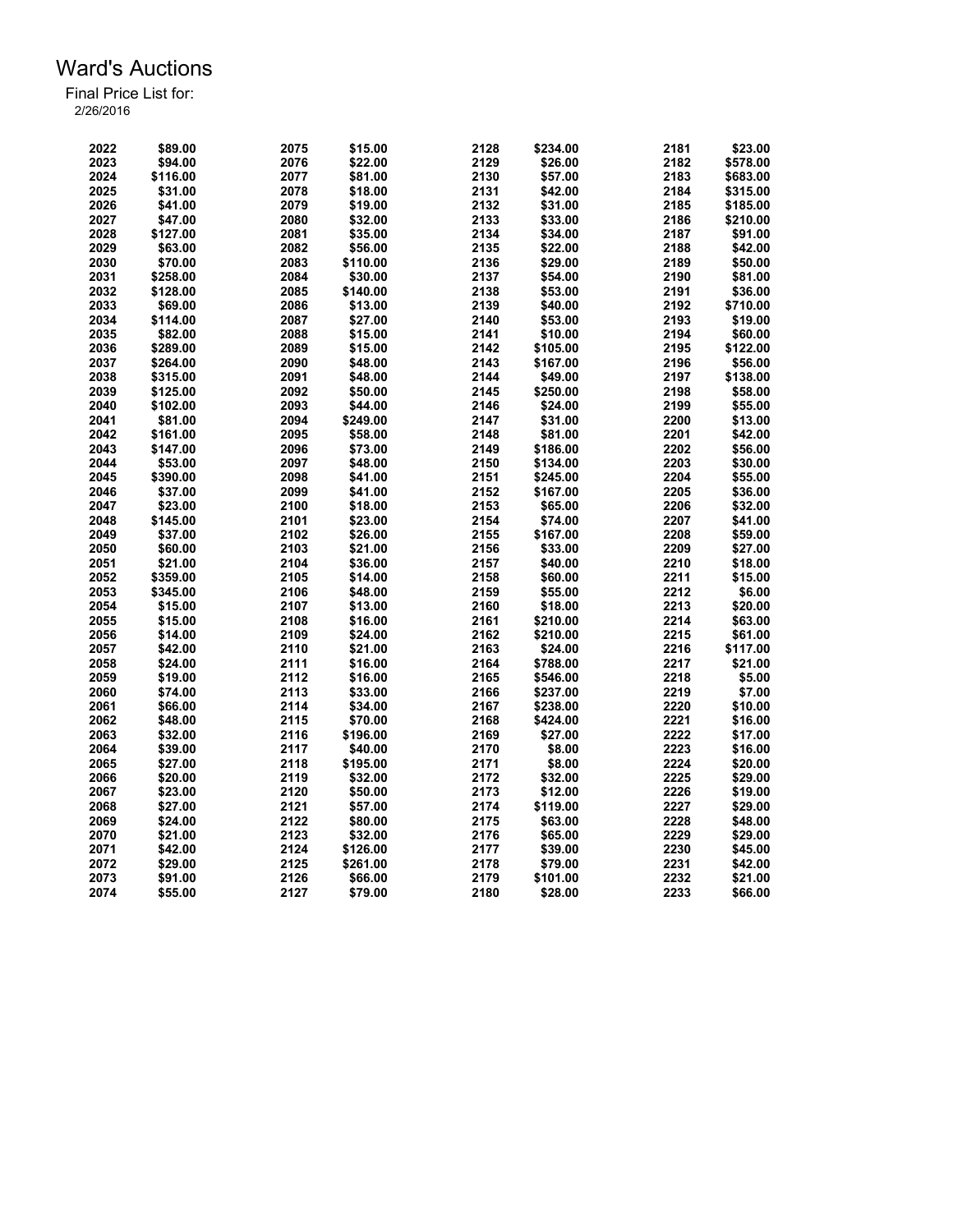| 2234 | \$35.00 | 2287 | \$2.00   | 2340 | \$70.00  | 2393 | \$17.00  |
|------|---------|------|----------|------|----------|------|----------|
| 2235 | \$54.00 | 2288 | \$19.00  | 2341 | \$16.00  | 2394 | \$12.00  |
| 2236 | \$11.00 | 2289 | \$21.00  | 2342 | \$80.00  | 2395 | \$31.00  |
| 2237 | \$13.00 | 2290 | \$27.00  | 2343 | \$13.00  | 2396 | \$27.00  |
| 2238 | \$47.00 | 2291 | \$16.00  | 2344 | \$82.00  | 2397 | \$30.00  |
| 2239 | \$6.00  | 2292 | \$39.00  | 2345 | \$15.00  | 2398 | \$32.00  |
| 2240 | \$25.00 | 2293 | \$48.00  | 2346 | \$111.00 | 2399 | \$42.00  |
| 2241 | \$21.00 | 2294 | \$13.00  | 2347 | \$9.00   | 2400 | \$48.00  |
| 2242 | \$27.00 | 2295 | \$14.00  | 2348 | \$7.00   | 2401 | \$24.00  |
| 2243 | \$17.00 | 2296 | \$16.00  | 2349 | \$21.00  | 2402 | \$25.00  |
| 2244 | \$20.00 | 2297 | \$42.00  | 2350 | \$37.00  | 2403 | \$31.00  |
|      |         | 2298 |          | 2351 |          | 2404 |          |
| 2245 | \$29.00 |      | \$33.00  |      | \$24.00  |      | \$24.00  |
| 2246 | \$71.00 | 2299 | \$28.00  | 2352 | \$7.00   | 2405 | \$61.00  |
| 2247 | \$48.00 | 2300 | \$27.00  | 2353 | \$26.00  | 2406 | \$35.00  |
| 2248 | \$37.00 | 2301 | \$50.00  | 2354 | \$18.00  | 2407 | \$35.00  |
| 2249 | \$29.00 | 2302 | \$16.00  | 2355 | \$23.00  | 2408 | \$32.00  |
| 2250 | \$16.00 | 2303 | \$27.00  | 2356 | \$30.00  | 2409 | \$40.00  |
| 2251 | \$73.00 | 2304 | \$26.00  | 2357 | \$27.00  | 2410 | \$8.00   |
| 2252 | \$50.00 | 2305 | \$32.00  | 2358 | \$86.00  | 2411 | \$12.00  |
| 2253 | \$39.00 | 2306 | \$35.00  | 2359 | \$41.00  | 2412 | \$16.00  |
| 2254 | \$50.00 | 2307 | \$27.00  | 2360 | \$32.00  | 2413 | \$8.00   |
| 2255 | \$32.00 | 2308 | \$42.00  | 2361 | \$19.00  | 2414 | \$10.00  |
| 2256 | \$37.00 | 2309 | \$47.00  | 2362 | \$19.00  | 2415 | \$19.00  |
| 2257 | \$21.00 | 2310 | \$15.00  | 2363 | \$10.00  | 2416 | \$26.00  |
| 2258 | \$94.00 | 2311 | \$21.00  | 2364 | \$31.00  | 2417 | \$27.00  |
| 2259 | \$34.00 | 2312 | \$15.00  | 2365 | \$20.00  | 2418 | \$12.00  |
| 2260 | \$42.00 | 2313 | \$14.00  | 2366 | \$38.00  | 2419 | \$58.00  |
| 2261 | \$44.00 | 2314 | \$29.00  | 2367 | \$30.00  | 2420 | \$13.00  |
| 2262 | \$95.00 | 2315 | \$23.00  | 2368 | \$23.00  | 2421 | \$31.00  |
| 2263 | \$31.00 | 2316 | \$37.00  | 2369 | \$22.00  | 2422 | \$90.00  |
| 2264 | \$42.00 | 2317 | \$14.00  | 2370 | \$32.00  | 2423 | \$29.00  |
| 2265 | \$48.00 | 2318 | \$54.00  | 2371 | \$37.00  | 2424 | \$53.00  |
| 2266 | \$39.00 | 2319 | \$51.00  | 2372 | \$96.00  | 2425 | \$11.00  |
| 2267 | \$10.00 | 2320 | \$33.00  | 2373 | \$14.00  | 2426 | \$34.00  |
| 2268 | \$15.00 | 2321 | \$38.00  |      |          | 2427 | \$27.00  |
|      |         |      |          | 2374 | \$28.00  |      |          |
| 2269 | \$29.00 | 2322 | \$48.00  | 2375 | \$18.00  | 2428 | \$63.00  |
| 2270 | \$14.00 | 2323 | \$16.00  | 2376 | \$17.00  | 2429 | \$95.00  |
| 2271 | \$63.00 | 2324 | \$17.00  | 2377 | \$42.00  | 2430 | \$21.00  |
| 2272 | \$29.00 | 2325 | \$19.00  | 2378 | \$17.00  | 2431 | \$129.00 |
| 2273 | \$24.00 | 2326 | \$16.00  | 2379 | \$21.00  | 2432 | \$16.00  |
| 2274 | \$35.00 | 2327 | \$24.00  | 2380 | \$28.00  | 2433 | \$34.00  |
| 2275 | \$29.00 | 2328 | \$23.00  | 2381 | \$44.00  | 2434 | \$21.00  |
| 2276 | \$4.00  | 2329 | \$27.00  | 2382 | \$32.00  | 2435 | \$35.00  |
| 2277 | \$69.00 | 2330 | \$31.00  | 2383 | \$49.00  | 2436 | \$32.00  |
| 2278 | \$5.00  | 2331 | \$14.00  | 2384 | \$45.00  | 2437 | \$25.00  |
| 2279 | \$39.00 | 2332 | \$21.00  | 2385 | \$42.00  | 2438 | \$21.00  |
| 2280 | \$5.00  | 2333 | \$38.00  | 2386 | \$11.00  | 2439 | \$24.00  |
| 2281 | \$18.00 | 2334 | \$41.00  | 2387 | \$12.00  | 2440 | \$25.00  |
| 2282 | \$17.00 | 2335 | \$45.00  | 2388 | \$16.00  | 2441 | \$19.00  |
| 2283 | \$24.00 | 2336 | \$23.00  | 2389 | \$14.00  | 2442 | \$24.00  |
| 2284 | \$21.00 | 2337 | \$104.00 | 2390 | \$28.00  | 2443 | \$9.00   |
| 2285 | \$11.00 | 2338 | \$21.00  | 2391 | \$27.00  | 2444 | \$20.00  |
| 2286 | \$17.00 | 2339 | \$48.00  | 2392 | \$21.00  | 2445 | \$60.00  |
|      |         |      |          |      |          |      |          |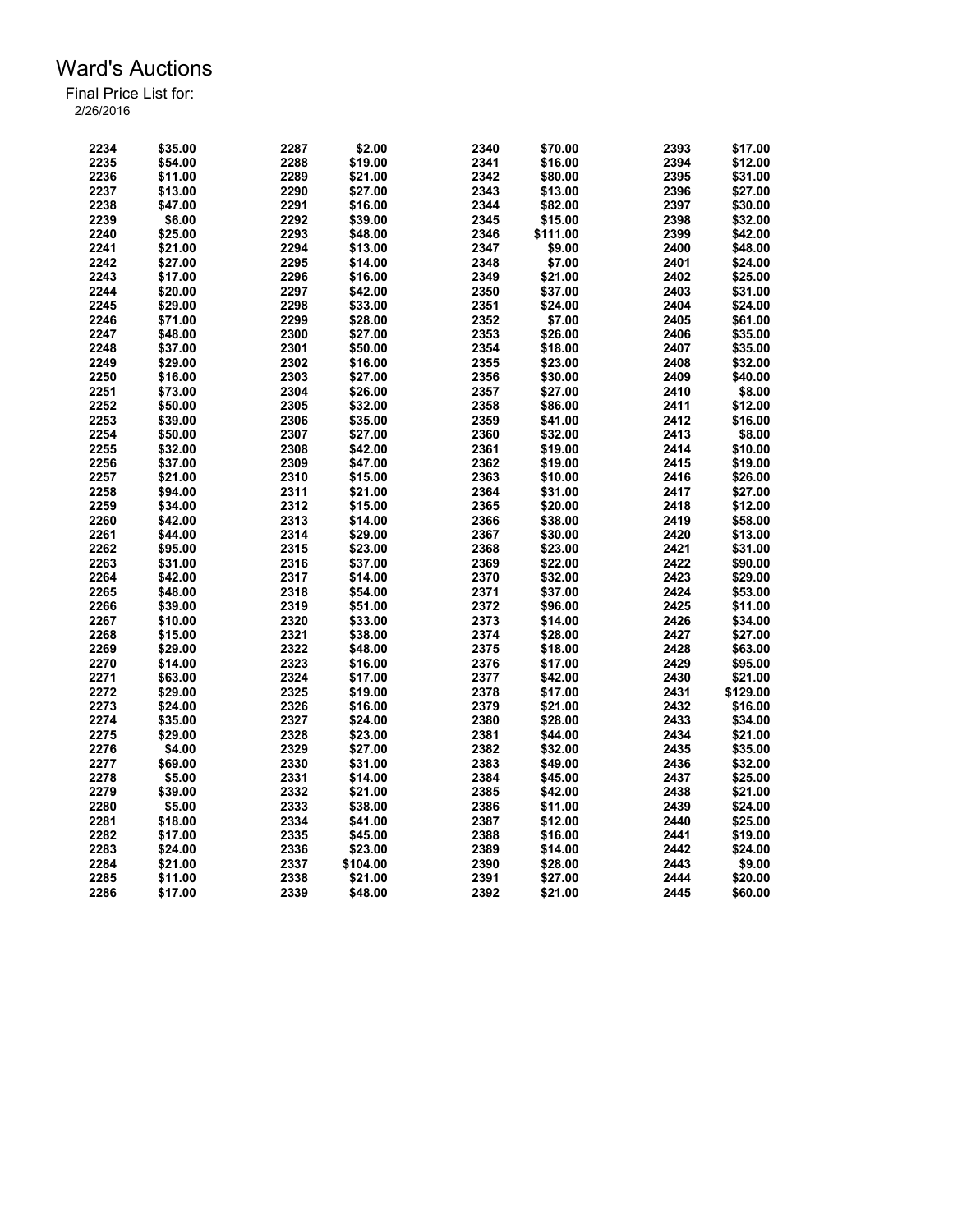| 2446 | \$32.00  | 2499 | \$27.00  | 2552 | \$13.00  | 2605 | \$15.00  |
|------|----------|------|----------|------|----------|------|----------|
| 2447 | \$21.00  | 2500 | \$201.00 | 2553 | \$20.00  | 2606 | \$39.00  |
| 2448 | \$21.00  | 2501 | \$9.00   | 2554 | \$39.00  | 2607 | \$76.00  |
| 2449 | \$27.00  | 2502 | \$28.00  | 2555 | \$21.00  | 2608 | \$33.00  |
| 2450 | \$27.00  | 2503 | \$15.00  | 2556 | \$39.00  | 2609 | \$19.00  |
|      |          |      |          |      |          |      |          |
| 2451 | \$54.00  | 2504 | \$25.00  | 2557 | \$6.00   | 2610 | \$32.00  |
| 2452 | \$50.00  | 2505 | \$16.00  | 2558 | \$13.00  | 2611 | \$25.00  |
| 2453 | \$32.00  | 2506 | \$18.00  | 2559 | \$14.00  | 2612 | \$38.00  |
| 2454 | \$74.00  | 2507 | \$84.00  | 2560 | \$25.00  | 2613 | \$37.00  |
| 2455 | \$46.00  | 2508 | \$19.00  | 2561 | \$111.00 | 2614 | \$73.00  |
| 2456 | \$21.00  | 2509 | \$63.00  | 2562 | \$23.00  | 2615 | \$342.00 |
| 2457 | \$23.00  | 2510 | \$63.00  | 2563 | \$15.00  | 2616 | \$69.00  |
| 2458 | \$36.00  | 2511 | \$12.00  | 2564 | \$23.00  | 2617 | \$53.00  |
| 2459 | \$49.00  | 2512 | \$17.00  | 2565 | \$20.00  | 2618 | \$96.00  |
| 2460 | \$48.00  | 2513 | \$11.00  | 2566 | \$33.00  | 2619 | \$145.00 |
| 2461 | \$56.00  | 2514 | \$65.00  | 2567 | \$32.00  | 2620 | \$90.00  |
| 2462 | \$51.00  | 2515 | \$18.00  | 2568 | \$29.00  | 2621 | \$73.00  |
| 2463 | \$16.00  | 2516 | \$77.00  | 2569 | \$34.00  | 2622 | \$132.00 |
| 2464 | \$29.00  | 2517 | \$198.00 | 2570 | \$46.00  | 2623 | \$521.00 |
| 2465 | \$23.00  | 2518 | \$21.00  | 2571 | \$9.00   | 2624 | \$48.00  |
| 2466 | \$19.00  | 2519 | \$8.00   | 2572 | \$11.00  | 2625 | \$50.00  |
| 2467 | \$18.00  | 2520 | \$16.00  | 2573 | \$57.00  | 2626 | \$50.00  |
| 2468 | \$23.00  | 2521 | \$53.00  | 2574 | \$23.00  | 2627 | \$44.00  |
| 2469 | \$24.00  | 2522 | \$63.00  | 2575 | \$23.00  | 2628 | \$47.00  |
| 2470 | \$33.00  | 2523 | \$6.00   | 2576 | \$25.00  | 2629 | \$50.00  |
| 2471 | \$17.00  | 2524 | \$25.00  | 2577 | \$84.00  | 2630 | \$42.00  |
|      |          |      |          |      |          |      |          |
| 2472 | \$16.00  | 2525 | \$10.00  | 2578 | \$38.00  | 2631 | \$70.00  |
| 2473 | \$32.00  | 2526 | \$19.00  | 2579 | \$46.00  | 2632 | \$69.00  |
| 2474 | \$31.00  | 2527 | \$9.00   | 2580 | \$26.00  | 2633 | \$35.00  |
| 2475 | \$15.00  | 2528 | \$11.00  | 2581 | \$29.00  | 2634 | \$81.00  |
| 2476 | \$47.00  | 2529 | \$20.00  | 2582 | \$21.00  | 2635 | \$294.00 |
| 2477 | \$31.00  | 2530 | \$39.00  | 2583 | \$94.00  | 2636 | \$42.00  |
| 2478 | \$17.00  | 2531 | \$16.00  | 2584 | \$10.00  | 2637 | \$84.00  |
| 2479 | \$13.00  | 2532 | \$6.00   | 2585 | \$5.00   | 2638 | \$84.00  |
| 2480 | \$63.00  | 2533 | \$27.00  | 2586 | \$28.00  | 2639 | \$123.00 |
| 2481 | \$17.00  | 2534 | \$12.00  | 2587 | \$15.00  | 2640 | \$95.00  |
| 2482 | \$24.00  | 2535 | \$32.00  | 2588 | \$12.00  | 2641 | \$82.00  |
| 2483 | \$24.00  | 2536 | \$22.00  | 2589 | \$13.00  | 2642 | \$75.00  |
| 2484 | \$25.00  | 2537 | \$35.00  | 2590 | \$6.00   | 2643 | \$79.00  |
| 2485 | \$12.00  | 2538 | \$56.00  | 2591 | \$55.00  | 2644 | \$79.00  |
| 2486 | \$37.00  | 2539 | \$11.00  | 2592 | \$83.00  | 2645 | \$90.00  |
| 2487 | \$10.00  | 2540 | \$11.00  | 2593 | \$15.00  | 2646 | \$84.00  |
| 2488 | \$15.00  | 2541 | \$24.00  | 2594 | \$35.00  | 2647 | \$69.00  |
| 2489 | \$8.00   | 2542 | \$28.00  | 2595 | \$49.00  | 2648 | \$103.00 |
| 2490 | \$22.00  | 2543 | \$52.00  | 2596 | \$19.00  | 2649 | \$69.00  |
| 2491 | \$49.00  | 2544 | \$29.00  | 2597 | \$83.00  | 2650 | \$58.00  |
| 2492 | \$45.00  | 2545 | \$12.00  | 2598 | \$35.00  | 2651 | \$152.00 |
| 2493 | \$36.00  | 2546 | \$39.00  | 2599 | \$57.00  | 2652 | \$51.00  |
| 2494 | \$105.00 | 2547 | \$12.00  | 2600 | \$40.00  | 2653 | \$89.00  |
| 2495 | \$13.00  | 2548 | \$32.00  | 2601 | \$29.00  | 2654 | \$48.00  |
| 2496 | \$35.00  | 2549 |          | 2602 |          |      | \$231.00 |
|      |          |      | \$25.00  |      | \$39.00  | 2655 |          |
| 2497 | \$17.00  | 2550 | \$25.00  | 2603 | \$26.00  | 2656 | \$147.00 |
| 2498 | \$21.00  | 2551 | \$79.00  | 2604 | \$32.00  | 2657 | \$97.00  |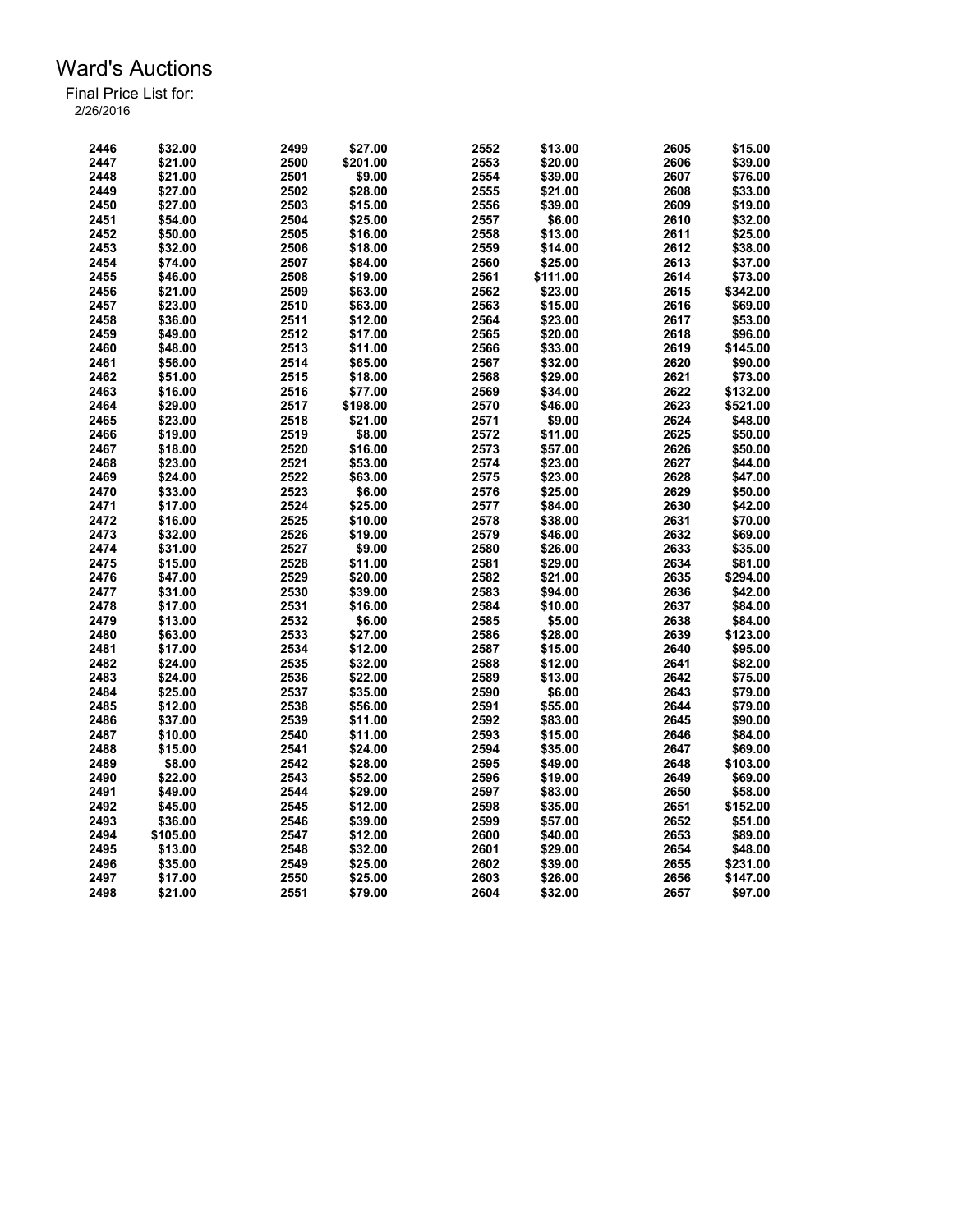| 2658 | \$100.00   | 2711 | \$121.00 | 2764         | \$68.00               | 2817         | \$22.00            |
|------|------------|------|----------|--------------|-----------------------|--------------|--------------------|
| 2659 | \$79.00    | 2712 | \$77.00  | 2765         | \$122.00              | 2818         | \$11.00            |
| 2660 | \$82.00    | 2713 | \$76.00  | 2766         | \$93.00               | 2819         | \$8.00             |
| 2661 | \$87.00    | 2714 | \$184.00 | 2767         | \$45.00               | 2820         | \$12.00            |
| 2662 | \$189.00   | 2715 | \$72.00  | 2768         | \$38.00               | 2821         | \$32.00            |
| 2663 | \$126.00   | 2716 | \$63.00  | 2769         | \$53.00               | 2822         | \$21.00            |
| 2664 | \$52.00    | 2717 | \$59.00  | 2770         | \$53.00               | 2823         | \$24.00            |
| 2665 | \$53.00    | 2718 | \$59.00  | 2771         | \$5.00                | 2824         | \$13.00            |
| 2666 | \$49.00    | 2719 | \$55.00  | 2772         | \$23.00               | 2825         | \$69.00            |
| 2667 | \$62.00    | 2720 | \$55.00  | 2773         | \$35.00               | 2826         | \$125.00           |
| 2668 | \$61.00    | 2721 | \$158.00 | 2774         | \$19.00               | 2827         | \$291.00           |
| 2669 | \$62.00    | 2722 | \$40.00  | 2775         | \$12.00               | 2828         | \$90.00            |
| 2670 | \$80.00    | 2723 | \$62.00  | 2776         | \$12.00               | 2829         | \$39.00            |
| 2671 | \$93.00    | 2724 | \$73.00  | 2777         | \$12.00               | 2830         | \$39.00            |
| 2672 | \$50.00    | 2725 | \$88.00  | 2778         | \$65.00               | 2831         | \$34.00            |
| 2673 | \$52.00    | 2726 | \$188.00 | 2779         | \$19.00               | 2832         | \$79.00            |
| 2674 | \$25.00    | 2727 | \$42.00  | 2780         | \$16.00               | 2833         | \$53.00            |
| 2675 | \$100.00   | 2728 | \$58.00  | 2781         | \$20.00               | 2834         | \$78.00            |
|      | \$83.00    |      |          |              |                       |              |                    |
| 2676 |            | 2729 | \$42.00  | 2782<br>2783 | \$1,213.00<br>\$91.00 | 2835<br>2836 | \$92.00<br>\$50.00 |
| 2677 | \$63.00    | 2730 | \$142.00 |              |                       |              |                    |
| 2678 | \$44.00    | 2731 | \$147.00 | 2784         | \$92.00               | 2837         | \$42.00            |
| 2679 | \$114.00   | 2732 | \$48.00  | 2785         | \$100.00              | 2838         | \$51.00            |
| 2680 | \$273.00   | 2733 | \$74.00  | 2786         | \$684.00              | 2839         | \$55.00            |
| 2681 | \$95.00    | 2734 | \$79.00  | 2787         | \$58.00               | 2840         | \$70.00            |
| 2682 | \$70.00    | 2735 | \$54.00  | 2788         | \$53.00               | 2841         | \$44.00            |
| 2683 | \$58.00    | 2736 | \$53.00  | 2789         | \$32.00               | 2842         | \$63.00            |
| 2684 | \$83.00    | 2737 | \$57.00  | 2790         | \$63.00               | 3010         | \$1,050.00         |
| 2685 | \$24.00    | 2738 | \$57.00  | 2791         | \$44.00               | 3011         | \$237.00           |
| 2686 | \$42.00    | 2739 | \$47.00  | 2792         | \$24.00               | 3012         | \$115.00           |
| 2687 | \$188.00   | 2740 | \$50.00  | 2793         | \$53.00               | 3013         | \$1,470.00         |
| 2688 | \$56.00    | 2741 | \$317.00 | 2794         | \$52.00               | 3014         | \$539.00           |
| 2689 | \$59.00    | 2742 | \$53.00  | 2795         | \$33.00               | 3015         | \$641.00           |
| 2690 | \$154.00   | 2743 | \$60.00  | 2796         | \$105.00              | 3016         | \$290.00           |
| 2691 | \$107.00   | 2744 | \$168.00 | 2797         | \$44.00               | 3017         | \$462.00           |
| 2692 | \$81.00    | 2745 | \$38.00  | 2798         | \$80.00               | 3018         | \$125.00           |
| 2693 | \$40.00    | 2746 | \$58.00  | 2799         | \$107.00              | 3019         | \$118.00           |
| 2694 | \$47.00    | 2747 | \$40.00  | 2800         | \$94.00               | 3020         | \$52.00            |
| 2695 | \$15.00    | 2748 | \$37.00  | 2801         | \$117.00              | 3021         | \$221.00           |
| 2696 | \$52.00    | 2749 | \$34.00  | 2802         | \$68.00               | 3022         | \$32.00            |
| 2697 | \$42.00    | 2750 | \$35.00  | 2803         | \$100.00              | 3023         | \$140.00           |
| 2698 | \$95.00    | 2751 | \$36.00  | 2804         | \$9.00                | 3024         | \$70.00            |
| 2699 | \$37.00    | 2752 | \$147.00 | 2805         | \$50.00               | 3025         | \$146.00           |
| 2700 | \$110.00   | 2753 | \$38.00  | 2806         | \$74.00               | 3026         | \$446.00           |
| 2701 | \$50.00    | 2754 | \$90.00  | 2807         | \$23.00               | 3027         | \$123.00           |
|      |            |      |          | 2808         |                       | 3028         |                    |
| 2702 | \$37.00    | 2755 | \$155.00 |              | \$23.00               |              | \$105.00           |
| 2703 | \$35.00    | 2756 | \$126.00 | 2809         | \$27.00               | 3029         | \$210.00           |
| 2704 | \$34.00    | 2757 | \$111.00 | 2810         | \$55.00               | 3030         | \$123.00           |
| 2705 | \$80.00    | 2758 | \$45.00  | 2811         | \$6.00                | 3031         | \$34.00            |
| 2706 | \$90.00    | 2759 | \$48.00  | 2812         | \$19.00               | 3032         | \$88.00            |
| 2707 | \$63.00    | 2760 | \$53.00  | 2813         | \$26.00               | 3033         | \$93.00            |
| 2708 | \$1,419.00 | 2761 | \$34.00  | 2814         | \$21.00               | 3034         | \$72.00            |
| 2709 | \$394.00   | 2762 | \$39.00  | 2815         | \$32.00               | 3035         | \$63.00            |
| 2710 | \$101.00   | 2763 | \$70.00  | 2816         | \$32.00               | 3036         | \$1,260.00         |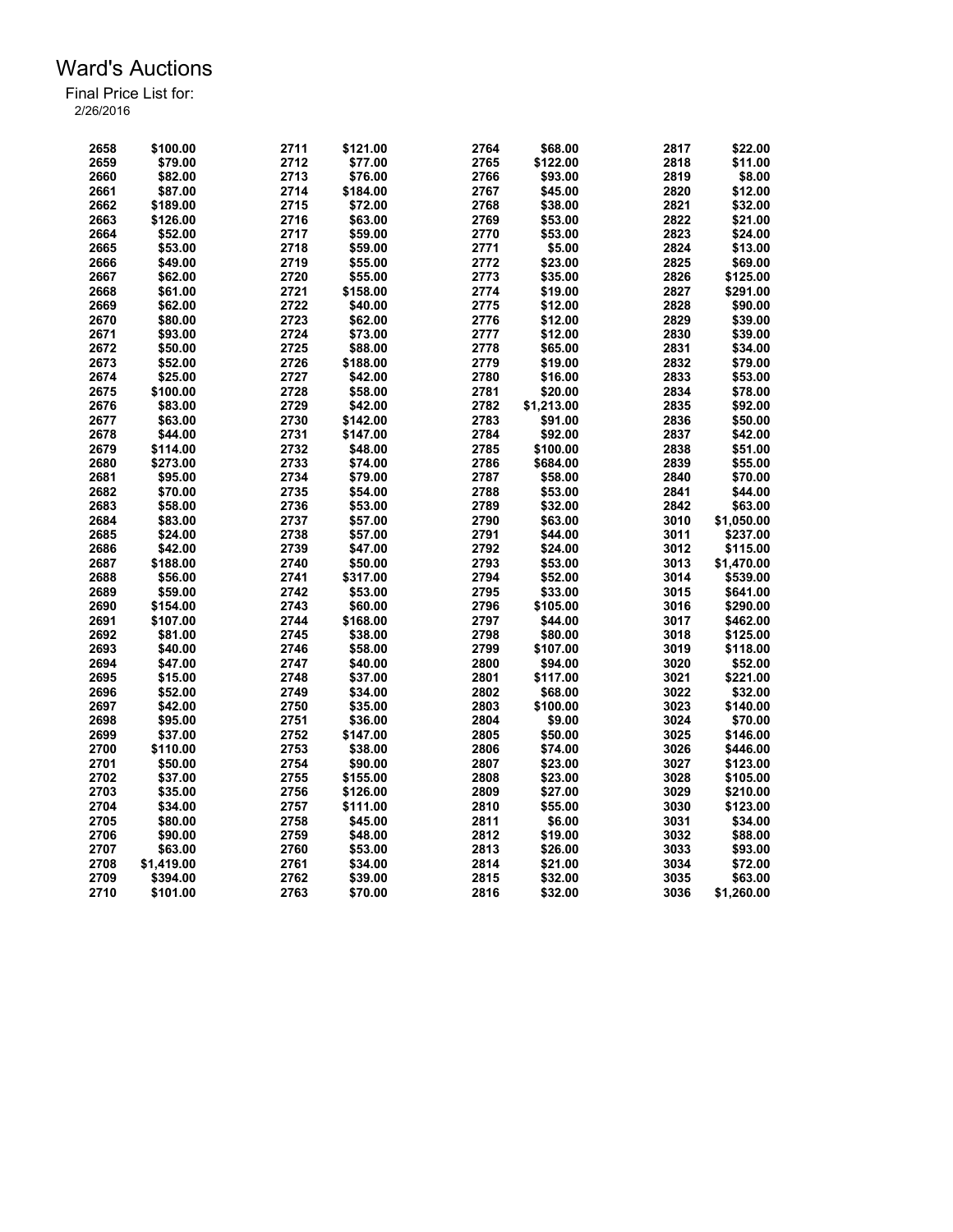| 3037         | \$138.00           | 3090 | \$0.00              | 3143         | \$108.00           | 3196         | \$13.00            |
|--------------|--------------------|------|---------------------|--------------|--------------------|--------------|--------------------|
| 3038         | \$499.00           | 3091 | \$34.00             | 3144         | \$60.00            | 3197         | \$48.00            |
| 3039         | \$79.00            | 3092 | \$479.00            | 3145         | \$88.00            | 3198         | \$13.00            |
| 3040         | \$920.00           | 3093 | \$89.00             | 3146         | \$63.00            | 3199         | \$75.00            |
| 3041         | \$212.00           | 3094 | \$25.00             | 3147         | \$30.00            | 3200         | \$45.00            |
| 3042         | \$289.00           | 3095 | \$168.00            | 3148         | \$62.00            | 3201         | \$39.00            |
| 3043         | \$47.00            | 3096 | \$82.00             | 3149         | \$94.00            | 3202         | \$90.00            |
| 3044         | \$477.00           | 3097 | \$60.00             | 3150         | \$92.00            | 3203         | \$21.00            |
| 3045         | \$70.00            | 3098 | \$59.00             | 3151         | \$150.00           | 3204         | \$27.00            |
| 3046         | \$70.00            | 3099 | \$15.00             | 3152         | \$58.00            | 3205         | \$45.00            |
| 3047         | \$184.00           | 3100 | \$132.00            | 3153         | \$91.00            | 3206         | \$21.00            |
| 3048         | \$504.00           | 3101 | \$37.00             | 3154         | \$71.00            | 3207         | \$55.00            |
| 3049         | \$310.00           | 3102 | \$163.00            | 3155         | \$40.00            | 3208         | \$27.00            |
| 3050         | \$72.00            | 3103 | \$155.00            | 3156         | \$27.00            | 3209         | \$82.00            |
| 3051         | \$129.00           | 3104 | \$89.00             | 3157         | \$74.00            | 3210         | \$27.00            |
|              |                    |      |                     |              |                    |              |                    |
| 3052         | \$27.00            | 3105 | \$50.00             | 3158         | \$15.00            | 3211<br>3212 | \$17.00            |
| 3053         | \$40.00            | 3106 | \$118.00            | 3159         | \$21.00            |              | \$27.00            |
| 3054         | \$79.00            | 3107 | \$10.00             | 3160         | \$9.00             | 3213         | \$12.00            |
| 3055         | \$150.00           | 3108 | \$79.00             | 3161         | \$18.00            | 3214         | \$16.00            |
| 3056         | \$140.00           | 3109 | \$37.00             | 3162         | \$27.00            | 3215         | \$71.00            |
| 3057         | \$258.00           | 3110 | \$24.00             | 3163         | \$173.00           | 3216         | \$79.00            |
| 3058         | \$53.00            | 3111 | \$5.00              | 3164         | \$47.00            | 3217         | \$45.00            |
| 3059         | \$23.00            | 3112 | \$237.00            | 3165         | \$33.00            | 3218         | \$263.00           |
| 3060         | \$101.00           | 3113 | \$0.00              | 3166         | \$16.00            | 3219         | \$368.00           |
| 3061         | \$25.00            | 3114 | \$24.00             | 3167         | \$26.00            | 3220         | \$465.00           |
| 3062         | \$77.00            | 3115 | \$4.00              | 3168         | \$58.00            | 3221         | \$78.00            |
| 3063         | \$42.00            | 3116 | \$13.00             | 3169         | \$57.00            | 3222         | \$394.00           |
| 3064         | \$70.00            | 3117 | \$50.00             | 3170         | \$70.00            | 3223         | \$58.00            |
| 3065         | \$34.00            | 3118 | \$289.00            | 3171         | \$51.00            | 3224         | \$23.00            |
| 3066         | \$63.00            | 3119 | \$222.00            | 3172         | \$32.00            | 3225         | \$37.00            |
| 3067         | \$315.00           | 3120 | \$95.00             | 3173         | \$11.00            | 3226         | \$34.00            |
| 3068         | \$105.00           | 3121 | \$26.00             | 3174         | \$113.00           | 3227         | \$37.00            |
| 3069         | \$135.00           | 3122 | \$27.00             | 3175         | \$84.00            | 3228         | \$19.00            |
| 3070         | \$31.00            | 3123 | \$17.00             | 3176         | \$45.00            | 3229         | \$56.00            |
| 3071         | \$30.00            | 3124 | \$86.00             | 3177         | \$47.00            | 3230         | \$54.00            |
| 3072         | \$105.00           | 3125 | \$88.00             | 3178         | \$44.00            | 3231         | \$58.00            |
| 3073         | \$378.00           | 3126 | \$56.00             | 3179         | \$52.00            | 3232         | \$45.00            |
| 3074         | \$48.00            | 3127 | \$38.00             | 3180         | \$100.00           | 3233         | \$117.00           |
| 3075         | \$69.00            | 3128 | \$97.00             | 3181         | \$24.00            | 3234         | \$59.00            |
| 3076         | \$61.00            | 3129 | \$63.00             | 3182         | \$72.00            | 3235         | \$24.00            |
| 3077         | \$89.00            | 3130 | \$142.00            | 3183         | \$10.00            | 3236         | \$54.00            |
| 3078         | \$116.00           | 3131 | \$124.00            | 3184         | \$56.00            | 3237         | \$368.00           |
| 3079         | \$39.00            | 3132 | \$146.00            | 3185         | \$21.00            | 3238         | \$59.00            |
|              |                    | 3133 |                     |              |                    | 3239         |                    |
| 3080<br>3081 | \$60.00<br>\$30.00 | 3134 | \$71.00<br>\$105.00 | 3186<br>3187 | \$14.00<br>\$35.00 | 3240         | \$92.00<br>\$92.00 |
|              |                    |      |                     |              |                    |              |                    |
| 3082         | \$97.00            | 3135 | \$59.00             | 3188         | \$31.00            | 3241         | \$75.00            |
| 3083         | \$360.00           | 3136 | \$134.00            | 3189         | \$19.00            | 3242         | \$101.00           |
| 3084         | \$222.00           | 3137 | \$48.00             | 3190         | \$16.00            | 3243         | \$71.00            |
| 3085         | \$50.00            | 3138 | \$26.00             | 3191         | \$102.00           | 3244         | \$23.00            |
| 3086         | \$125.00           | 3139 | \$69.00             | 3192         | \$12.00            | 3245         | \$17.00            |
| 3087         | \$107.00           | 3140 | \$60.00             | 3193         | \$45.00            | 3246         | \$34.00            |
| 3088         | \$102.00           | 3141 | \$37.00             | 3194         | \$30.00            | 3247         | \$46.00            |
| 3089         | \$35.00            | 3142 | \$67.00             | 3195         | \$49.00            | 3248         | \$70.00            |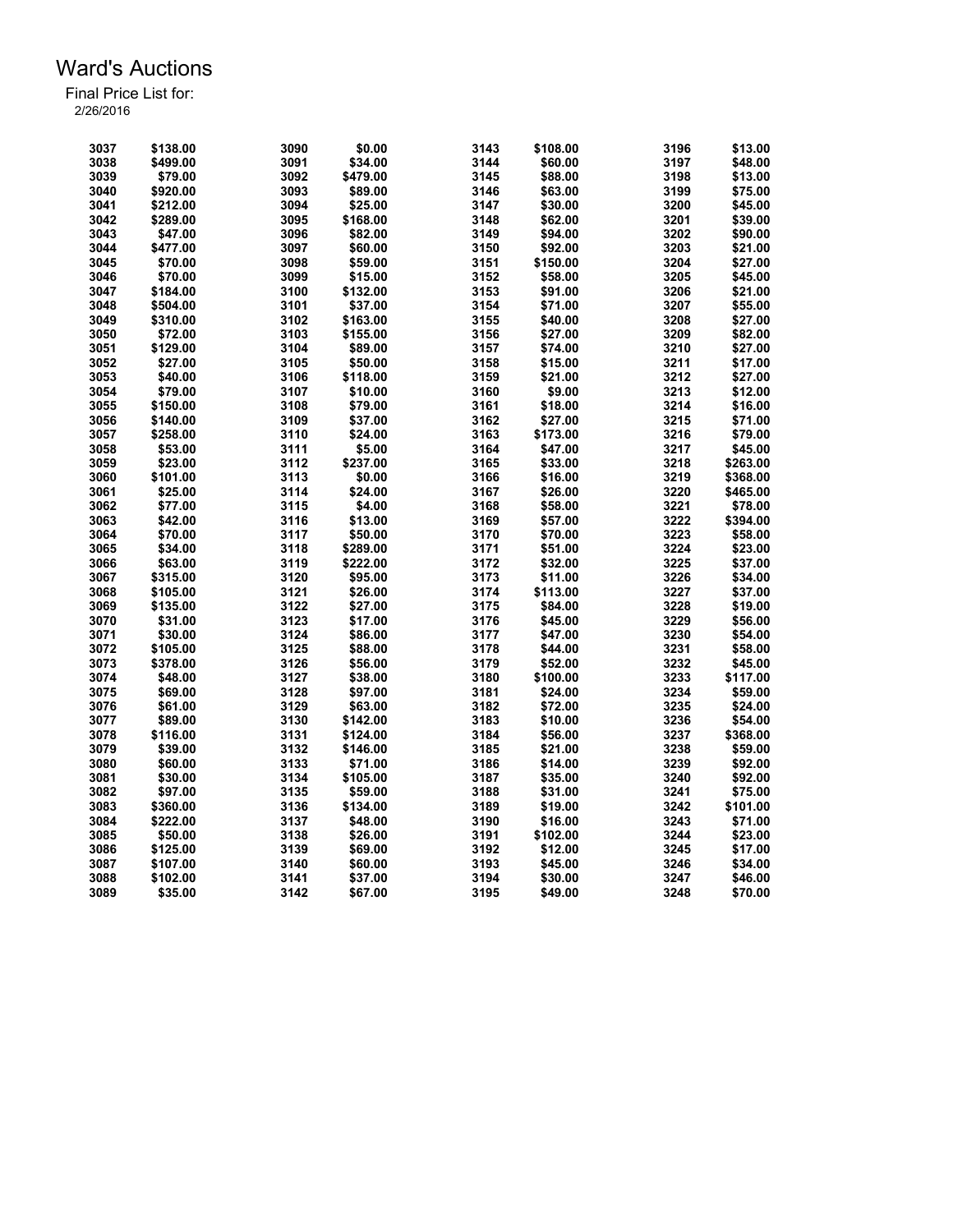| 3249 | \$35.00  | 3302 | \$54.00  | 3355 | \$16.00  | 3408 | \$189.00 |
|------|----------|------|----------|------|----------|------|----------|
| 3250 | \$46.00  | 3303 | \$24.00  | 3356 | \$29.00  | 3409 | \$69.00  |
| 3251 | \$47.00  | 3304 | \$58.00  | 3357 | \$75.00  | 3410 | \$117.00 |
| 3252 | \$47.00  | 3305 | \$72.00  | 3358 | \$100.00 | 3411 | \$184.00 |
| 3253 | \$61.00  | 3306 | \$23.00  | 3359 | \$108.00 | 3412 | \$62.00  |
| 3254 | \$71.00  | 3307 | \$19.00  | 3360 | \$50.00  | 3413 | \$82.00  |
| 3255 | \$60.00  | 3308 | \$20.00  | 3361 | \$50.00  | 3414 | \$62.00  |
| 3256 | \$60.00  | 3309 | \$11.00  | 3362 | \$55.00  | 3415 | \$185.00 |
| 3257 | \$24.00  | 3310 | \$17.00  | 3363 | \$35.00  | 3416 | \$557.00 |
| 3258 | \$37.00  | 3311 | \$40.00  | 3364 | \$41.00  | 3417 | \$24.00  |
| 3259 | \$44.00  | 3312 | \$92.00  | 3365 | \$56.00  | 3418 | \$117.00 |
| 3260 | \$116.00 | 3313 | \$79.00  | 3366 | \$30.00  | 3419 | \$29.00  |
| 3261 | \$63.00  | 3314 | \$40.00  | 3367 | \$44.00  | 3420 | \$24.00  |
| 3262 | \$16.00  | 3315 | \$77.00  | 3368 | \$48.00  | 3421 | \$21.00  |
| 3263 | \$41.00  | 3316 | \$93.00  | 3369 | \$18.00  | 3422 | \$50.00  |
| 3264 | \$38.00  | 3317 | \$51.00  | 3370 | \$26.00  | 3423 | \$38.00  |
| 3265 | \$87.00  | 3318 | \$77.00  | 3371 | \$60.00  | 3424 | \$39.00  |
| 3266 | \$68.00  | 3319 | \$315.00 | 3372 | \$25.00  | 3425 | \$32.00  |
|      | \$47.00  | 3320 |          | 3373 |          | 3426 |          |
| 3267 |          |      | \$21.00  |      | \$27.00  |      | \$105.00 |
| 3268 | \$44.00  | 3321 | \$26.00  | 3374 | \$25.00  | 3427 | \$55.00  |
| 3269 | \$54.00  | 3322 | \$79.00  | 3375 | \$51.00  | 3428 | \$77.00  |
| 3270 | \$93.00  | 3323 | \$33.00  | 3376 | \$34.00  | 3429 | \$18.00  |
| 3271 | \$66.00  | 3324 | \$25.00  | 3377 | \$48.00  | 3430 | \$32.00  |
| 3272 | \$32.00  | 3325 | \$31.00  | 3378 | \$71.00  | 3431 | \$27.00  |
| 3273 | \$52.00  | 3326 | \$66.00  | 3379 | \$37.00  | 3432 | \$21.00  |
| 3274 | \$93.00  | 3327 | \$24.00  | 3380 | \$68.00  | 3433 | \$23.00  |
| 3275 | \$93.00  | 3328 | \$18.00  | 3381 | \$27.00  | 3434 | \$18.00  |
| 3276 | \$31.00  | 3329 | \$50.00  | 3382 | \$63.00  | 3435 | \$15.00  |
| 3277 | \$37.00  | 3330 | \$42.00  | 3383 | \$65.00  | 3436 | \$16.00  |
| 3278 | \$93.00  | 3331 | \$12.00  | 3384 | \$16.00  | 3437 | \$13.00  |
| 3279 | \$32.00  | 3332 | \$0.00   | 3385 | \$16.00  | 3438 | \$84.00  |
| 3280 | \$143.00 | 3333 | \$24.00  | 3386 | \$21.00  | 3439 | \$11.00  |
| 3281 | \$38.00  | 3334 | \$50.00  | 3387 | \$27.00  | 3440 | \$16.00  |
| 3282 | \$31.00  | 3335 | \$27.00  | 3388 | \$86.00  | 3441 | \$11.00  |
| 3283 | \$40.00  | 3336 | \$27.00  | 3389 | \$31.00  | 3442 | \$75.00  |
| 3284 | \$27.00  | 3337 | \$39.00  | 3390 | \$19.00  | 3443 | \$42.00  |
| 3285 | \$40.00  | 3338 | \$24.00  | 3391 | \$90.00  | 3444 | \$54.00  |
| 3286 | \$45.00  | 3339 | \$20.00  | 3392 | \$105.00 | 3445 | \$21.00  |
| 3287 | \$56.00  | 3340 | \$47.00  | 3393 | \$116.00 | 3446 | \$32.00  |
| 3288 | \$45.00  | 3341 | \$101.00 | 3394 | \$63.00  | 3447 | \$65.00  |
| 3289 | \$21.00  | 3342 | \$55.00  | 3395 | \$54.00  | 3448 | \$35.00  |
| 3290 | \$37.00  | 3343 | \$42.00  | 3396 | \$24.00  | 3449 | \$69.00  |
| 3291 | \$9.00   | 3344 | \$166.00 | 3397 | \$176.00 | 3450 | \$66.00  |
| 3292 | \$11.00  | 3345 | \$81.00  | 3398 | \$117.00 | 3451 | \$21.00  |
| 3293 | \$28.00  | 3346 | \$59.00  | 3399 | \$36.00  | 3452 | \$19.00  |
| 3294 | \$32.00  | 3347 | \$31.00  | 3400 | \$36.00  | 3453 | \$48.00  |
| 3295 | \$45.00  | 3348 | \$57.00  | 3401 | \$111.00 | 3454 | \$111.00 |
| 3296 |          |      |          | 3402 |          | 3455 |          |
|      | \$19.00  | 3349 | \$86.00  |      | \$140.00 |      | \$53.00  |
| 3297 | \$67.00  | 3350 | \$74.00  | 3403 | \$47.00  | 3456 | \$303.00 |
| 3298 | \$14.00  | 3351 | \$79.00  | 3404 | \$93.00  | 3457 | \$23.00  |
| 3299 | \$14.00  | 3352 | \$60.00  | 3405 | \$133.00 | 3458 | \$21.00  |
| 3300 | \$47.00  | 3353 | \$90.00  | 3406 | \$39.00  | 3459 | \$77.00  |
| 3301 | \$63.00  | 3354 | \$21.00  | 3407 | \$32.00  | 3460 | \$75.00  |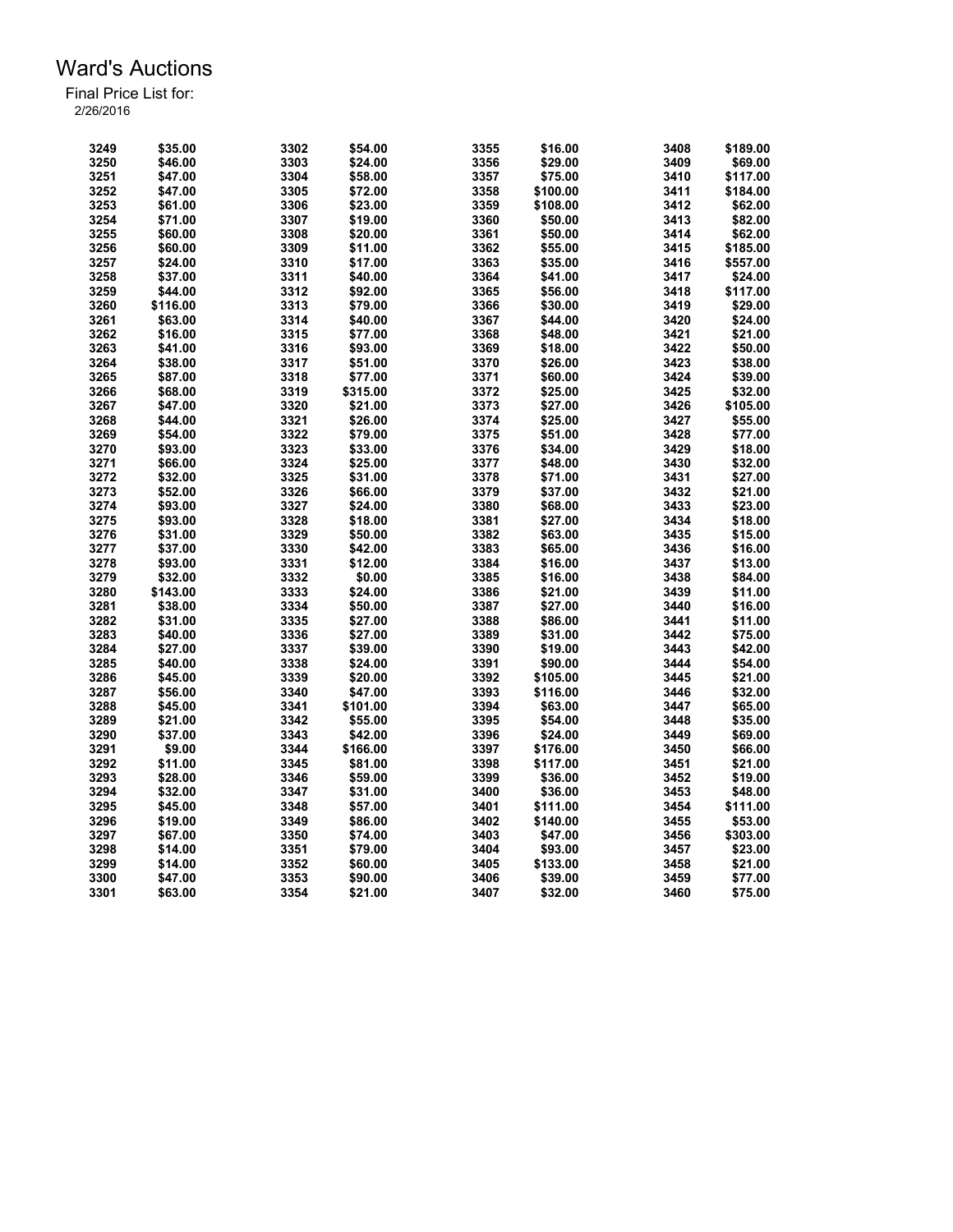| 3461 | \$63.00  | 3514 | \$234.00 | 3567 | \$66.00            | 3620 | \$70.00  |
|------|----------|------|----------|------|--------------------|------|----------|
| 3462 | \$19.00  | 3515 | \$125.00 | 3568 | \$103.00           | 3621 | \$70.00  |
| 3463 | \$39.00  | 3516 | \$59.00  | 3569 | \$87.00            | 3622 | \$20.00  |
| 3464 | \$56.00  | 3517 | \$221.00 | 3570 | \$47.00            | 3623 | \$51.00  |
| 3465 | \$23.00  | 3518 | \$70.00  | 3571 | \$54.00            | 3624 | \$16.00  |
| 3466 | \$16.00  | 3519 | \$92.00  | 3572 | \$16.00            | 3625 | \$42.00  |
| 3467 | \$31.00  | 3520 | \$23.00  | 3573 | \$3.00             | 3626 | \$31.00  |
| 3468 | \$17.00  | 3521 | \$24.00  | 3574 | \$60.00            | 3627 | \$14.00  |
| 3469 | \$24.00  | 3522 | \$63.00  | 3575 | \$74.00            | 3628 | \$39.00  |
| 3470 | \$17.00  | 3523 | \$42.00  | 3576 | \$26.00            | 3629 | \$88.00  |
| 3471 | \$66.00  | 3524 | \$247.00 | 3577 | \$25.00            | 3630 | \$20.00  |
| 3472 | \$15.00  | 3525 | \$37.00  | 3578 | \$70.00            | 3631 | \$165.00 |
| 3473 | \$94.00  | 3526 | \$53.00  | 3579 | \$100.00           | 3632 | \$48.00  |
| 3474 | \$12.00  | 3527 | \$70.00  | 3580 | \$25.00            | 3633 | \$573.00 |
| 3475 | \$95.00  | 3528 | \$66.00  | 3581 | \$17.00            | 3634 | \$47.00  |
| 3476 | \$51.00  | 3529 | \$56.00  | 3582 | \$3.00             | 3635 | \$92.00  |
| 3477 | \$34.00  | 3530 | \$36.00  | 3583 | \$21.00            | 3636 | \$52.00  |
| 3478 | \$38.00  | 3531 | \$119.00 | 3584 | \$16.00            | 3637 | \$451.00 |
|      |          |      |          |      |                    |      |          |
| 3479 | \$63.00  | 3532 | \$12.00  | 3585 | \$27.00            | 3638 | \$51.00  |
| 3480 | \$44.00  | 3533 | \$24.00  | 3586 | \$37.00            | 3639 | \$45.00  |
| 3481 | \$66.00  | 3534 | \$126.00 | 3587 | \$32.00            | 3640 | \$44.00  |
| 3482 | \$45.00  | 3535 | \$268.00 | 3588 | \$70.00            | 3641 | \$27.00  |
| 3483 | \$39.00  | 3536 | \$81.00  | 3589 | \$54.00            | 3642 | \$14.00  |
| 3484 | \$20.00  | 3537 | \$113.00 | 3590 | \$38.00            | 3643 | \$23.00  |
| 3485 | \$16.00  | 3538 | \$300.00 | 3591 | \$74.00            | 3644 | \$15.00  |
| 3486 | \$34.00  | 3539 | \$289.00 | 3592 | \$10.00            | 3645 | \$69.00  |
| 3487 | \$14.00  | 3540 | \$95.00  | 3593 | \$17.00            | 3646 | \$27.00  |
| 3488 | \$141.00 | 3541 | \$76.00  | 3594 | \$73.00            | 3647 | \$35.00  |
| 3489 | \$103.00 | 3542 | \$26.00  | 3595 | \$13.00            | 3648 | \$42.00  |
| 3490 | \$91.00  | 3543 | \$90.00  | 3596 | \$46.00            | 3649 | \$21.00  |
| 3491 | \$19.00  | 3544 | \$184.00 | 3597 | \$58.00            | 3650 | \$87.00  |
| 3492 | \$985.00 | 3545 | \$31.00  | 3598 | \$37.00            | 3651 | \$84.00  |
| 3493 | \$167.00 | 3546 | \$63.00  | 3599 | \$70.00            | 3652 | \$58.00  |
| 3494 | \$221.00 | 3547 | \$150.00 | 3600 | \$54.00            | 3653 | \$13.00  |
| 3495 | \$636.00 | 3548 | \$102.00 | 3601 | \$25.00            | 3654 | \$14.00  |
| 3496 | \$566.00 | 3549 | \$93.00  | 3602 | \$16.00            | 3655 | \$11.00  |
| 3497 | \$268.00 | 3550 | \$286.00 | 3603 | \$42.00            | 3656 | \$11.00  |
| 3498 | \$435.00 | 3551 | \$53.00  | 3604 | \$27.00            | 3657 | \$91.00  |
| 3499 | \$93.00  | 3552 | \$81.00  | 3605 | \$24.00            | 3658 | \$6.00   |
| 3500 | \$97.00  | 3553 | \$3.00   | 3606 | \$21.00            | 3659 | \$15.00  |
| 3501 | \$130.00 | 3554 | \$42.00  | 3607 | \$79.00            | 3660 | \$34.00  |
| 3502 | \$237.00 | 3555 | \$48.00  | 3608 |                    | 3661 | \$6.00   |
| 3503 | \$189.00 | 3556 | \$116.00 | 3609 | \$31.00<br>\$21.00 | 3662 | \$5.00   |
|      |          |      |          |      |                    |      |          |
| 3504 | \$200.00 | 3557 | \$420.00 | 3610 | \$59.00            | 3663 | \$47.00  |
| 3505 | \$200.00 | 3558 | \$188.00 | 3611 | \$53.00            | 3664 | \$41.00  |
| 3506 | \$27.00  | 3559 | \$82.00  | 3612 | \$16.00            | 3665 | \$40.00  |
| 3507 | \$26.00  | 3560 | \$27.00  | 3613 | \$14.00            | 3666 | \$16.00  |
| 3508 | \$10.00  | 3561 | \$53.00  | 3614 | \$95.00            | 3667 | \$11.00  |
| 3509 | \$47.00  | 3562 | \$119.00 | 3615 | \$315.00           | 3668 | \$21.00  |
| 3510 | \$16.00  | 3563 | \$75.00  | 3616 | \$250.00           | 3669 | \$7.00   |
| 3511 | \$52.00  | 3564 | \$42.00  | 3617 | \$1,379.00         | 3670 | \$8.00   |
| 3512 | \$70.00  | 3565 | \$82.00  | 3618 | \$17.00            | 3671 | \$16.00  |
| 3513 | \$92.00  | 3566 | \$21.00  | 3619 | \$70.00            | 3672 | \$16.00  |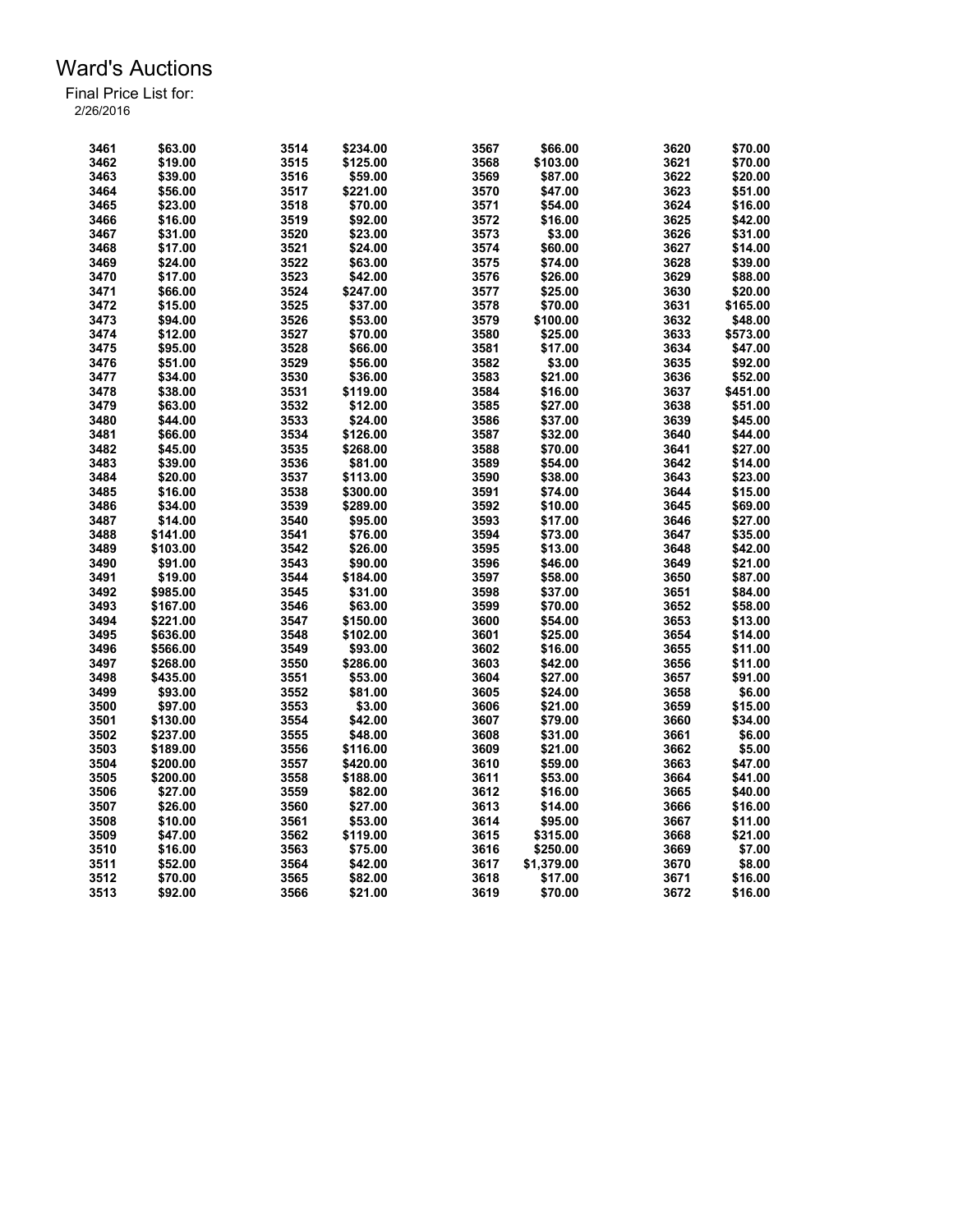| 3673 | \$8.00     | 4046 | \$930.00   | 4099 | \$285.00 | 4152 | \$8.00  |
|------|------------|------|------------|------|----------|------|---------|
| 3674 | \$5.00     | 4047 | \$185.00   | 4100 | \$150.00 | 4153 | \$9.00  |
| 3675 | \$9.00     | 4048 | \$199.00   | 4101 | \$350.00 | 4154 | \$11.00 |
| 3676 | \$7.00     | 4049 | \$111.00   | 4102 | \$97.00  | 4155 | \$5.00  |
| 3677 | \$31.00    | 4050 | \$578.00   | 4103 | \$61.00  | 4156 | \$11.00 |
| 3678 | \$8.00     | 4051 | \$539.00   | 4104 | \$63.00  | 4157 | \$16.00 |
| 3679 | \$3.00     | 4052 | \$1,575.00 | 4105 | \$238.00 | 4158 | \$13.00 |
| 3680 | \$11.00    | 4053 | \$630.00   | 4106 | \$20.00  | 4159 | \$3.00  |
| 3681 | \$18.00    | 4054 | \$1,444.00 | 4107 | \$27.00  | 4160 | \$56.00 |
|      |            |      |            |      |          |      |         |
| 3682 | \$3.00     | 4055 | \$898.00   | 4108 | \$10.00  | 4161 | \$3.00  |
| 3683 | \$18.00    | 4056 | \$1,255.00 | 4109 | \$74.00  | 4162 | \$2.00  |
| 4004 | \$975.00   | 4057 | \$1,052.00 | 4110 | \$529.00 | 4163 | \$71.00 |
| 4005 | \$867.00   | 4058 | \$659.00   | 4111 | \$73.00  | 4164 | \$34.00 |
| 4006 | \$856.00   | 4059 | \$5,775.00 | 4112 | \$21.00  | 4165 | \$8.00  |
| 4007 | \$683.00   | 4060 | \$1,575.00 | 4113 | \$25.00  | 4166 | \$3.00  |
| 4008 | \$600.00   | 4061 | \$457.00   | 4114 | \$263.00 | 4167 | \$17.00 |
| 4009 | \$678.00   | 4062 | \$471.00   | 4115 | \$385.00 | 4168 | \$5.00  |
| 4010 | \$1,372.00 | 4063 | \$531.00   | 4116 | \$0.00   | 4169 | \$18.00 |
| 4011 | \$370.00   | 4064 | \$531.00   | 4117 | \$23.00  | 4170 | \$3.00  |
| 4012 | \$1,365.00 | 4065 | \$839.00   | 4118 | \$28.00  | 4171 | \$17.00 |
| 4013 | \$1,330.00 | 4066 | \$2,554.00 | 4119 | \$21.00  | 4172 | \$16.00 |
| 4014 | \$1,803.00 | 4067 | \$2,000.00 | 4120 | \$20.00  | 4173 | \$17.00 |
| 4015 | \$2.100.00 | 4068 | \$2.609.00 | 4121 | \$27.00  | 4174 | \$13.00 |
| 4016 | \$2,316.00 | 4069 | \$1,100.00 | 4122 | \$128.00 | 4175 | \$10.00 |
| 4017 | \$2,415.00 | 4070 | \$683.00   | 4123 | \$21.00  | 4176 | \$9.00  |
| 4018 | \$953.00   | 4071 | \$755.00   | 4124 | \$21.00  | 4177 | \$16.00 |
| 4019 | \$827.00   | 4072 | \$473.00   | 4125 | \$35.00  | 4178 | \$13.00 |
| 4020 | \$998.00   | 4073 | \$450.00   | 4126 | \$18.00  | 4179 | \$7.00  |
| 4021 | \$618.00   | 4074 | \$307.00   | 4127 | \$18.00  | 4180 | \$19.00 |
| 4022 | \$650.00   | 4075 | \$314.00   | 4128 | \$0.00   | 4181 | \$3.00  |
| 4023 | \$659.00   | 4076 | \$115.00   | 4129 | \$237.00 | 4182 | \$3.00  |
| 4024 | \$2,730.00 | 4077 | \$101.00   | 4130 | \$35.00  | 4183 | \$0.00  |
| 4025 | \$718.00   | 4078 | \$126.00   | 4131 | \$79.00  | 4184 | \$13.00 |
| 4026 |            |      |            |      |          |      |         |
|      | \$452.00   | 4079 | \$37.00    | 4132 | \$10.00  | 4185 | \$23.00 |
| 4027 | \$247.00   | 4080 | \$893.00   | 4133 | \$16.00  | 4186 | \$35.00 |
| 4028 | \$643.00   | 4081 | \$657.00   | 4134 | \$18.00  | 4187 | \$29.00 |
| 4029 | \$454.00   | 4082 | \$2,100.00 | 4135 | \$84.00  | 4188 | \$9.00  |
| 4030 | \$776.00   | 4083 | \$870.00   | 4136 | \$16.00  | 4189 | \$20.00 |
| 4031 | \$998.00   | 4084 | \$1,024.00 | 4137 | \$0.00   | 4190 | \$18.00 |
| 4032 | \$451.00   | 4085 | \$583.00   | 4138 | \$25.00  | 4191 | \$18.00 |
| 4033 | \$450.00   | 4086 | \$335.00   | 4139 | \$45.00  | 4192 | \$16.00 |
| 4034 | \$315.00   | 4087 | \$252.00   | 4140 | \$80.00  | 4193 | \$21.00 |
| 4035 | \$641.00   | 4088 | \$389.00   | 4141 | \$147.00 | 4194 | \$0.00  |
| 4036 | \$451.00   | 4089 | \$512.00   | 4142 | \$15.00  | 4195 | \$5.00  |
| 4037 | \$2,741.00 | 4090 | \$277.00   | 4143 | \$23.00  | 4196 | \$11.00 |
| 4038 | \$1.200.00 | 4091 | \$263.00   | 4144 | \$35.00  | 4197 | \$17.00 |
| 4039 | \$500.00   | 4092 | \$311.00   | 4145 | \$11.00  | 4198 | \$5.00  |
| 4040 | \$453.00   | 4093 | \$387.00   | 4146 | \$32.00  | 4199 | \$7.00  |
| 4041 | \$772.00   | 4094 | \$447.00   | 4147 | \$24.00  | 4200 | \$27.00 |
| 4042 | \$735.00   | 4095 | \$210.00   | 4148 | \$4.00   | 4201 | \$0.00  |
| 4043 | \$2,520.00 | 4096 | \$307.00   | 4149 | \$0.00   | 4202 | \$29.00 |
| 4044 | \$1,529.00 | 4097 | \$386.00   | 4150 | \$3.00   | 4203 | \$5.00  |
| 4045 | \$447.00   | 4098 | \$638.00   | 4151 | \$26.00  | 4204 | \$29.00 |
|      |            |      |            |      |          |      |         |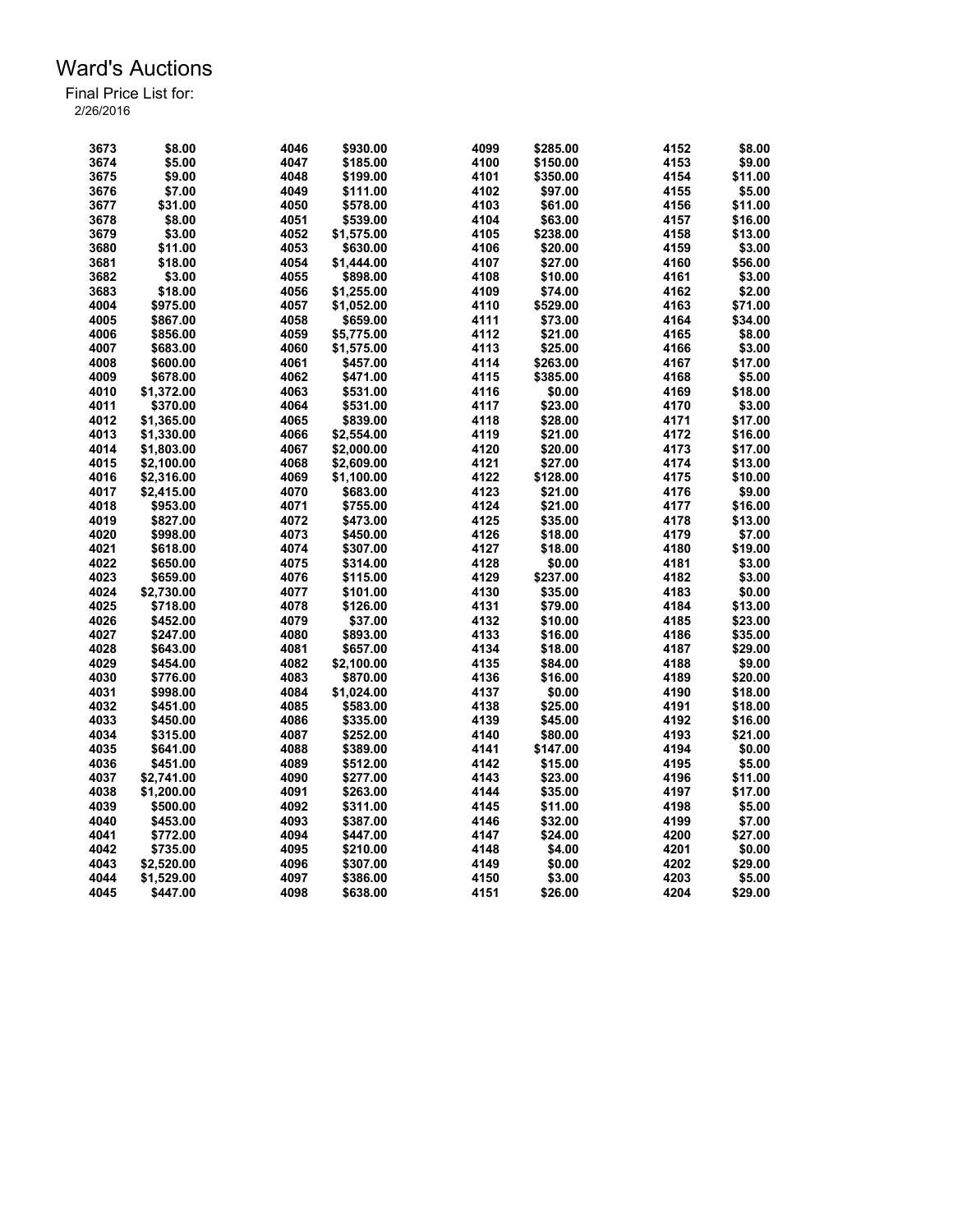| 4205 | \$13.00  | 4258 | \$16.00 | 4311 | \$0.00   | 4364 | \$95.00  |
|------|----------|------|---------|------|----------|------|----------|
| 4206 | \$2.00   | 4259 | \$16.00 | 4312 | \$5.00   | 4365 | \$53.00  |
| 4207 | \$46.00  | 4260 | \$16.00 | 4313 | \$5.00   | 4366 | \$53.00  |
| 4208 | \$35.00  | 4261 | \$16.00 | 4314 | \$39.00  | 4367 | \$63.00  |
| 4209 | \$5.00   | 4262 | \$5.00  | 4315 | \$0.00   | 4368 | \$73.00  |
| 4210 | \$19.00  | 4263 | \$19.00 | 4316 | \$9.00   | 4369 | \$42.00  |
| 4211 | \$2.00   | 4264 | \$11.00 | 4317 | \$6.00   | 4370 | \$60.00  |
| 4212 | \$2.00   | 4265 | \$13.00 | 4318 | \$6.00   | 4371 | \$61.00  |
| 4213 | \$4.00   | 4266 | \$7.00  | 4319 | \$10.00  | 4372 | \$21.00  |
| 4214 | \$3.00   | 4267 | \$39.00 | 4320 | \$16.00  | 4373 | \$38.00  |
| 4215 | \$3.00   | 4268 | \$41.00 | 4321 | \$48.00  | 4374 | \$128.00 |
| 4216 | \$13.00  | 4269 | \$17.00 | 4322 | \$450.00 | 4375 | \$33.00  |
| 4217 | \$7.00   | 4270 | \$58.00 | 4323 | \$101.00 | 4376 | \$27.00  |
| 4218 | \$15.00  | 4271 | \$18.00 | 4324 | \$150.00 | 4377 | \$15.00  |
| 4219 | \$16.00  | 4272 | \$20.00 | 4325 | \$74.00  | 4378 | \$37.00  |
| 4220 | \$11.00  | 4273 | \$25.00 | 4326 | \$77.00  | 4379 | \$27.00  |
| 4221 | \$11.00  | 4274 | \$15.00 | 4327 | \$26.00  | 4380 | \$15.00  |
| 4222 | \$3.00   | 4275 | \$30.00 | 4328 | \$35.00  | 4381 | \$15.00  |
| 4223 | \$32.00  | 4276 | \$0.00  |      |          | 4382 |          |
|      |          |      |         | 4329 | \$23.00  |      | \$15.00  |
| 4224 | \$0.00   | 4277 | \$25.00 | 4330 | \$25.00  | 4383 | \$15.00  |
| 4225 | \$19.00  | 4278 | \$0.00  | 4331 | \$18.00  | 4384 | \$35.00  |
| 4226 | \$13.00  | 4279 | \$27.00 | 4332 | \$47.00  | 4385 | \$17.00  |
| 4227 | \$32.00  | 4280 | \$3.00  | 4333 | \$24.00  | 4386 | \$56.00  |
| 4228 | \$31.00  | 4281 | \$15.00 | 4334 | \$13.00  | 4387 | \$10.00  |
| 4229 | \$0.00   | 4282 | \$21.00 | 4335 | \$16.00  | 4388 | \$53.00  |
| 4230 | \$26.00  | 4283 | \$7.00  | 4336 | \$25.00  | 4389 | \$29.00  |
| 4231 | \$12.00  | 4284 | \$7.00  | 4337 | \$40.00  | 4390 | \$50.00  |
| 4232 | \$26.00  | 4285 | \$13.00 | 4338 | \$39.00  | 4391 | \$37.00  |
| 4233 | \$50.00  | 4286 | \$21.00 | 4339 | \$24.00  | 4392 | \$32.00  |
| 4234 | \$9.00   | 4287 | \$30.00 | 4340 | \$53.00  | 4393 | \$41.00  |
| 4235 | \$29.00  | 4288 | \$21.00 | 4341 | \$29.00  | 4394 | \$25.00  |
| 4236 | \$51.00  | 4289 | \$5.00  | 4342 | \$34.00  | 4395 | \$16.00  |
| 4237 | \$51.00  | 4290 | \$0.00  | 4343 | \$17.00  | 4396 | \$17.00  |
| 4238 | \$78.00  | 4291 | \$11.00 | 4344 | \$26.00  | 4397 | \$24.00  |
| 4239 | \$445.00 | 4292 | \$27.00 | 4345 | \$46.00  | 4398 | \$21.00  |
| 4240 | \$81.00  | 4293 | \$5.00  | 4346 | \$26.00  | 4399 | \$53.00  |
| 4241 | \$95.00  | 4294 | \$7.00  | 4347 | \$21.00  | 4400 | \$36.00  |
| 4242 | \$69.00  | 4295 | \$42.00 | 4348 | \$79.00  | 4401 | \$214.00 |
| 4243 | \$94.00  | 4296 | \$34.00 | 4349 | \$35.00  | 4402 | \$63.00  |
| 4244 | \$103.00 | 4297 | \$27.00 | 4350 | \$69.00  | 4403 | \$75.00  |
| 4245 | \$53.00  | 4298 | \$30.00 | 4351 | \$29.00  | 4404 | \$60.00  |
| 4246 | \$19.00  | 4299 | \$5.00  | 4352 | \$15.00  | 4405 | \$147.00 |
| 4247 | \$5.00   | 4300 | \$14.00 | 4353 | \$10.00  | 4406 | \$90.00  |
| 4248 | \$11.00  | 4301 | \$24.00 | 4354 | \$21.00  | 4407 | \$525.00 |
| 4249 | \$22.00  | 4302 | \$70.00 | 4355 | \$15.00  | 4408 | \$97.00  |
| 4250 | \$27.00  | 4303 | \$39.00 | 4356 | \$17.00  | 4409 | \$79.00  |
| 4251 | \$10.00  | 4304 | \$0.00  | 4357 | \$21.00  | 4410 | \$88.00  |
| 4252 | \$3.00   | 4305 | \$39.00 | 4358 | \$20.00  | 4411 | \$98.00  |
| 4253 | \$6.00   | 4306 | \$29.00 | 4359 | \$35.00  | 4412 | \$186.00 |
| 4254 | \$4.00   | 4307 | \$19.00 | 4360 | \$0.00   | 4413 | \$79.00  |
| 4255 | \$23.00  | 4308 | \$33.00 | 4361 | \$79.00  | 4414 | \$75.00  |
| 4256 | \$8.00   | 4309 | \$35.00 | 4362 | \$158.00 | 4415 | \$57.00  |
| 4257 | \$13.00  | 4310 | \$30.00 | 4363 | \$132.00 | 4416 | \$70.00  |
|      |          |      |         |      |          |      |          |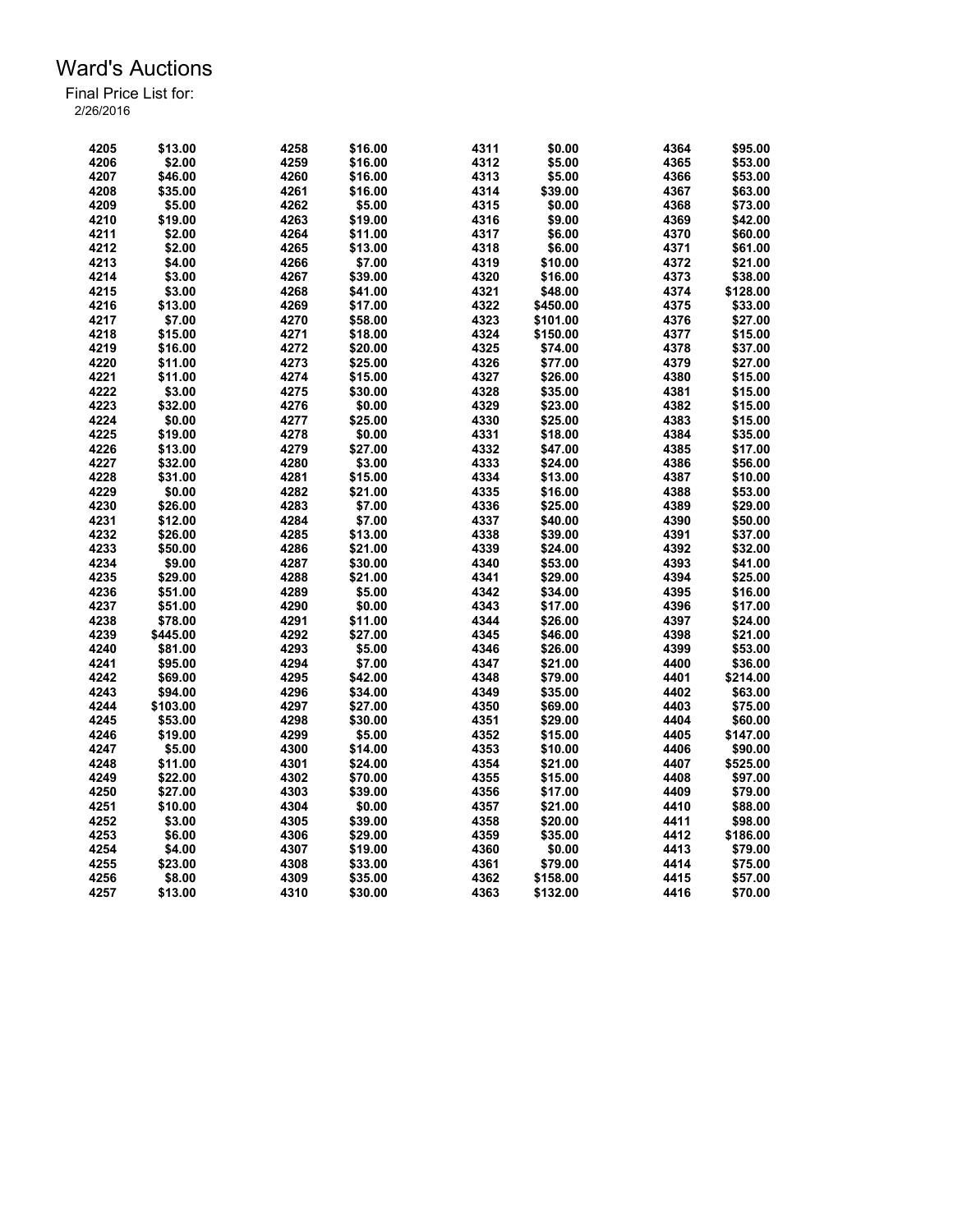| 4417 | \$53.00  | 4470 | \$14.00 | 4523 | \$34.00          | 4576 | \$23.00 |
|------|----------|------|---------|------|------------------|------|---------|
| 4418 | \$273.00 | 4471 | \$14.00 | 4524 | \$72.00          | 4577 | \$10.00 |
| 4419 | \$47.00  | 4472 | \$28.00 | 4525 | \$0.00           | 4578 | \$22.00 |
| 4420 | \$80.00  | 4473 | \$26.00 | 4526 | \$30.00          | 4579 | \$20.00 |
| 4421 | \$45.00  | 4474 | \$0.00  | 4527 | \$34.00          | 4580 | \$10.00 |
| 4422 | \$42.00  | 4475 | \$15.00 | 4528 | \$0.00           | 4581 | \$10.00 |
| 4423 | \$25.00  | 4476 | \$25.00 | 4529 | \$15.00          | 4582 | \$30.00 |
| 4424 | \$0.00   | 4477 | \$33.00 | 4530 | \$20.00          | 4583 | \$10.00 |
| 4425 | \$20.00  | 4478 | \$48.00 | 4531 | \$20.00          | 4584 | \$17.00 |
| 4426 | \$38.00  | 4479 | \$59.00 | 4532 | \$16.00          | 4585 | \$11.00 |
| 4427 | \$24.00  | 4480 | \$84.00 | 4533 | \$15.00          | 4586 | \$15.00 |
| 4428 | \$86.00  | 4481 | \$66.00 | 4534 | \$30.00          | 4587 | \$15.00 |
| 4429 | \$42.00  | 4482 | \$0.00  | 4535 | \$55.00          | 4588 | \$88.00 |
| 4430 | \$0.00   | 4483 | \$46.00 | 4536 | \$20.00          | 4589 | \$34.00 |
| 4431 | \$15.00  | 4484 | \$20.00 | 4537 | \$15.00          | 4590 | \$0.00  |
| 4432 | \$25.00  | 4485 | \$0.00  | 4538 | \$15.00          | 4591 | \$15.00 |
| 4433 | \$25.00  | 4486 | \$26.00 | 4539 | \$32.00          | 4592 | \$15.00 |
| 4434 | \$0.00   | 4487 | \$0.00  | 4540 | \$31.00          | 4593 | \$10.00 |
| 4435 | \$15.00  |      |         | 4541 |                  | 4594 |         |
| 4436 |          | 4488 | \$42.00 | 4542 | \$0.00<br>\$0.00 | 4595 | \$10.00 |
|      | \$39.00  | 4489 | \$20.00 |      |                  |      | \$10.00 |
| 4437 | \$28.00  | 4490 | \$50.00 | 4543 | \$10.00          | 4596 | \$14.00 |
| 4438 | \$0.00   | 4491 | \$20.00 | 4544 | \$10.00          | 4597 | \$46.00 |
| 4439 | \$16.00  | 4492 | \$20.00 | 4545 | \$18.00          | 4598 | \$0.00  |
| 4440 | \$21.00  | 4493 | \$34.00 | 4546 | \$16.00          | 4599 | \$24.00 |
| 4441 | \$0.00   | 4494 | \$20.00 | 4547 | \$10.00          | 4600 | \$10.00 |
| 4442 | \$82.00  | 4495 | \$40.00 | 4548 | \$25.00          | 4601 | \$20.00 |
| 4443 | \$42.00  | 4496 | \$0.00  | 4549 | \$17.00          | 4602 | \$58.00 |
| 4444 | \$20.00  | 4497 | \$53.00 | 4550 | \$80.00          | 4603 | \$16.00 |
| 4445 | \$15.00  | 4498 | \$16.00 | 4551 | \$10.00          | 4604 | \$21.00 |
| 4446 | \$20.00  | 4499 | \$0.00  | 4552 | \$30.00          | 4605 | \$11.00 |
| 4447 | \$29.00  | 4500 | \$26.00 | 4553 | \$25.00          | 4606 | \$24.00 |
| 4448 | \$45.00  | 4501 | \$0.00  | 4554 | \$50.00          | 4607 | \$13.00 |
| 4449 | \$15.00  | 4502 | \$27.00 | 4555 | \$0.00           | 4608 | \$41.00 |
| 4450 | \$23.00  | 4503 | \$15.00 | 4556 | \$113.00         | 4609 | \$0.00  |
| 4451 | \$35.00  | 4504 | \$0.00  | 4557 | \$47.00          | 4610 | \$33.00 |
| 4452 | \$19.00  | 4505 | \$15.00 | 4558 | \$15.00          | 4611 | \$40.00 |
| 4453 | \$19.00  | 4506 | \$0.00  | 4559 | \$17.00          | 4612 | \$20.00 |
| 4454 | \$53.00  | 4507 | \$0.00  | 4560 | \$33.00          | 4613 | \$15.00 |
| 4455 | \$17.00  | 4508 | \$0.00  | 4561 | \$28.00          | 4614 | \$40.00 |
| 4456 | \$23.00  | 4509 | \$16.00 | 4562 | \$15.00          | 4615 | \$51.00 |
| 4457 | \$0.00   | 4510 | \$34.00 | 4563 | \$17.00          | 4616 | \$18.00 |
| 4458 | \$0.00   | 4511 | \$15.00 | 4564 | \$10.00          | 4617 | \$48.00 |
| 4459 | \$20.00  | 4512 | \$23.00 | 4565 | \$0.00           | 4618 | \$12.00 |
| 4460 | \$31.00  | 4513 | \$15.00 | 4566 | \$10.00          | 4619 | \$0.00  |
| 4461 | \$0.00   | 4514 | \$23.00 | 4567 | \$10.00          | 4620 | \$19.00 |
| 4462 | \$15.00  | 4515 | \$0.00  | 4568 | \$0.00           | 4621 | \$30.00 |
| 4463 | \$79.00  | 4516 | \$11.00 | 4569 | \$35.00          | 4622 | \$17.00 |
| 4464 | \$18.00  | 4517 | \$12.00 | 4570 | \$45.00          | 4623 | \$11.00 |
| 4465 | \$32.00  | 4518 | \$15.00 | 4571 | \$0.00           | 4624 | \$30.00 |
| 4466 | \$10.00  | 4519 | \$0.00  | 4572 | \$10.00          | 4625 | \$20.00 |
| 4467 | \$10.00  | 4520 | \$24.00 | 4573 | \$48.00          | 4626 | \$10.00 |
| 4468 | \$34.00  | 4521 | \$93.00 | 4574 | \$17.00          | 4627 | \$12.00 |
| 4469 | \$10.00  | 4522 | \$48.00 | 4575 | \$46.00          | 4628 | \$15.00 |
|      |          |      |         |      |                  |      |         |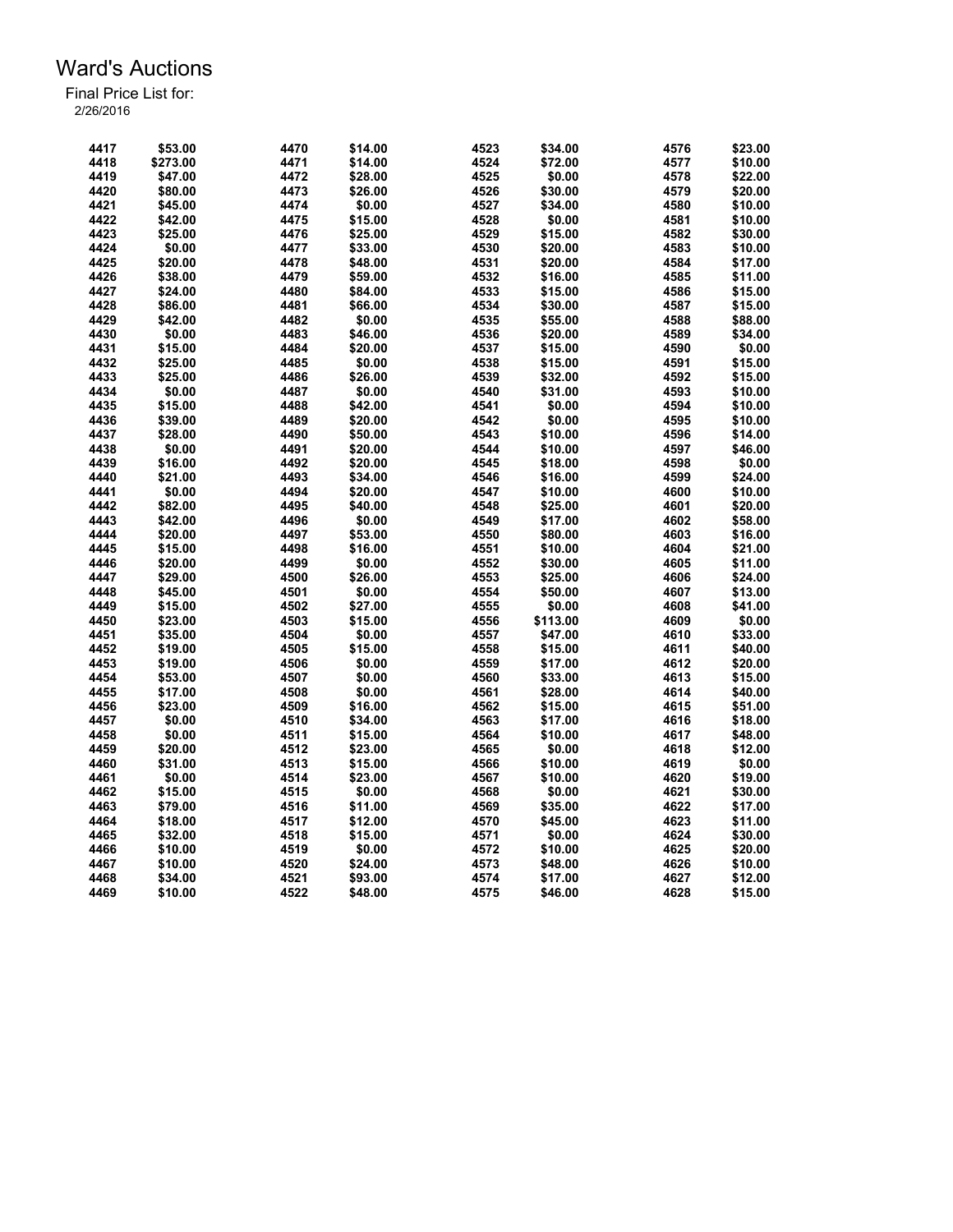| 4629 | \$15.00  | 5037 | \$42.00  | 5090 | \$13.00    | 6026 | \$58.00  |
|------|----------|------|----------|------|------------|------|----------|
| 4630 | \$75.00  | 5038 | \$35.00  | 5091 | \$19.00    | 6027 | \$150.00 |
| 4631 | \$58.00  | 5039 | \$47.00  | 5092 | \$21.00    | 6028 | \$69.00  |
| 4632 | \$45.00  | 5040 | \$21.00  | 5093 | \$70.00    | 6029 | \$53.00  |
| 4633 | \$0.00   | 5041 | \$37.00  | 5094 | \$38.00    | 6030 | \$101.00 |
| 4634 | \$28.00  | 5042 | \$10.00  | 5095 | \$10.00    | 6031 | \$180.00 |
| 4635 | \$13.00  | 5043 | \$31.00  | 5096 | \$21.00    | 6032 | \$30.00  |
| 4636 | \$10.00  | 5044 | \$48.00  | 5097 | \$100.00   | 6033 | \$241.00 |
| 4637 | \$16.00  | 5045 | \$6.00   | 5098 | \$37.00    | 6034 | \$0.00   |
| 4638 | \$117.00 | 5046 | \$42.00  | 5099 | \$19.00    | 6035 | \$210.00 |
| 4639 | \$31.00  | 5047 | \$0.00   | 5100 | \$0.00     | 6036 | \$210.00 |
| 4640 | \$0.00   | 5048 | \$0.00   | 5101 | \$6.00     | 6037 | \$394.00 |
| 4641 | \$63.00  | 5049 | \$0.00   | 5102 | \$19.00    | 6038 | \$945.00 |
| 4642 | \$41.00  | 5050 | \$10.00  | 5103 | \$5.00     | 6039 | \$210.00 |
| 4643 | \$10.00  | 5051 | \$0.00   | 5104 | \$0.00     | 6040 | \$56.00  |
| 4644 | \$10.00  | 5052 | \$2.00   | 5105 | \$5.00     | 6041 | \$50.00  |
| 4645 | \$10.00  | 5053 | \$27.00  | 5106 | \$13.00    | 6042 | \$171.00 |
| 4646 | \$100.00 | 5054 | \$63.00  | 5107 | \$0.00     | 6043 | \$63.00  |
| 4647 | \$24.00  | 5055 | \$5.00   | 5108 | \$30.00    | 6044 | \$70.00  |
| 4648 | \$0.00   | 5056 | \$16.00  | 5109 | \$37.00    | 6045 | \$245.00 |
| 4649 | \$63.00  | 5057 | \$0.00   | 5110 | \$20.00    | 6046 | \$0.00   |
| 4650 | \$27.00  | 5058 | \$17.00  | 5111 | \$61.00    | 6047 | \$281.00 |
| 4651 | \$26.00  | 5059 | \$0.00   | 5112 | \$14.00    | 6048 | \$34.00  |
| 4652 | \$25.00  | 5060 | \$7.00   | 5113 | \$24.00    | 6049 | \$60.00  |
| 4653 | \$61.00  | 5061 | \$0.00   | 5114 | \$59.00    | 6050 | \$21.00  |
| 4654 | \$72.00  | 5062 | \$31.00  | 5115 | \$63.00    | 6051 | \$56.00  |
| 5010 | \$42.00  | 5063 | \$152.00 | 5116 | \$62.00    | 6052 | \$42.00  |
| 5011 | \$81.00  | 5064 | \$37.00  | 5117 | \$100.00   | 6053 | \$0.00   |
| 5012 | \$10.00  | 5065 | \$0.00   | 5118 | \$210.00   | 6054 | \$0.00   |
| 5013 | \$10.00  | 5066 | \$10.00  | 5119 | \$9.00     | 6055 | \$0.00   |
| 5014 | \$28.00  | 5067 | \$29.00  | 5120 | \$9.00     | 6056 | \$81.00  |
| 5015 | \$10.00  | 5068 | \$117.00 | 5121 | \$13.00    | 6057 | \$61.00  |
| 5016 | \$15.00  | 5069 | \$58.00  | 5122 | \$102.00   | 6058 | \$32.00  |
| 5017 | \$0.00   | 5070 | \$19.00  | 5123 | \$0.00     | 6059 | \$65.00  |
| 5018 | \$58.00  | 5071 | \$85.00  | 5124 | \$25.00    | 6060 | \$0.00   |
| 5019 | \$58.00  | 5072 | \$11.00  | 5125 | \$126.00   | 6061 | \$0.00   |
| 5020 | \$58.00  | 5073 | \$7.00   | 5126 | \$13.00    | 6062 | \$65.00  |
| 5021 | \$10.00  | 5074 | \$8.00   | 6010 | \$488.00   | 6063 | \$30.00  |
| 5022 | \$40.00  | 5075 | \$32.00  | 6011 | \$970.00   | 6064 | \$69.00  |
| 5023 | \$8.00   | 5076 | \$51.00  | 6012 | \$1,000.00 | 6065 | \$30.00  |
| 5024 | \$2.00   | 5077 | \$13.00  | 6013 | \$444.00   | 6066 | \$37.00  |
| 5025 | \$10.00  | 5078 | \$65.00  | 6014 | \$59.00    | 6067 | \$79.00  |
| 5026 | \$4.00   | 5079 | \$7.00   | 6015 | \$407.00   | 6068 | \$90.00  |
| 5027 | \$5.00   | 5080 | \$294.00 | 6016 | \$800.00   | 6069 | \$175.00 |
| 5028 | \$10.00  | 5081 | \$79.00  | 6017 | \$200.00   | 6070 | \$25.00  |
| 5029 | \$42.00  | 5082 | \$5.00   | 6018 | \$315.00   | 6071 | \$50.00  |
| 5030 | \$13.00  | 5083 | \$15.00  | 6019 | \$210.00   | 6072 | \$31.00  |
| 5031 | \$8.00   | 5084 | \$84.00  | 6020 | \$368.00   | 6073 | \$47.00  |
| 5032 | \$10.00  | 5085 | \$32.00  | 6021 | \$68.00    | 6074 | \$20.00  |
| 5033 | \$74.00  | 5086 | \$32.00  | 6022 | \$174.00   | 6075 | \$0.00   |
| 5034 | \$74.00  | 5087 | \$120.00 | 6023 | \$0.00     | 6076 | \$10.00  |
| 5035 | \$0.00   | 5088 | \$20.00  | 6024 | \$125.00   | 6077 | \$14.00  |
| 5036 | \$0.00   | 5089 | \$42.00  | 6025 | \$0.00     | 6078 | \$11.00  |
|      |          |      |          |      |            |      |          |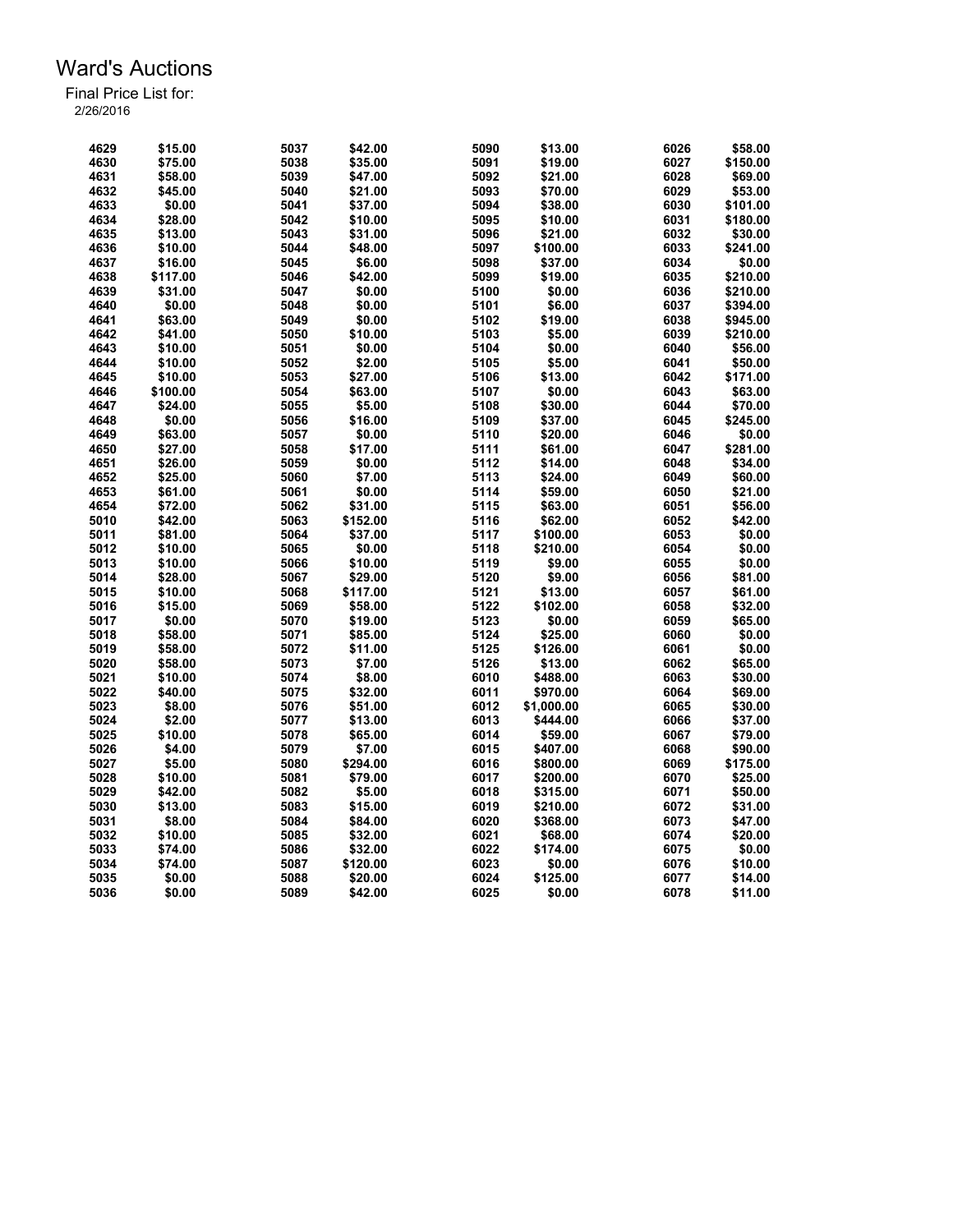| 6079 | \$0.00   | 6132 | \$48.00  | 7019 | \$8.00   | 7072 | \$37.00  |
|------|----------|------|----------|------|----------|------|----------|
| 6080 | \$8.00   | 6133 | \$25.00  | 7020 | \$17.00  | 7073 | \$42.00  |
| 6081 | \$6.00   | 6134 | \$6.00   | 7021 | \$15.00  | 7074 | \$39.00  |
| 6082 | \$79.00  | 6135 | \$67.00  | 7022 | \$19.00  | 7075 | \$86.00  |
| 6083 | \$48.00  | 6136 | \$10.00  | 7023 | \$93.00  | 7076 | \$0.00   |
| 6084 | \$65.00  | 6137 | \$12.00  | 7024 | \$44.00  | 7077 | \$24.00  |
| 6085 | \$63.00  | 6138 | \$5.00   | 7025 | \$35.00  | 7078 | \$53.00  |
| 6086 | \$50.00  | 6139 | \$15.00  | 7026 | \$18.00  | 7079 | \$59.00  |
| 6087 | \$90.00  | 6140 | \$21.00  | 7027 | \$19.00  | 7080 | \$11.00  |
| 6088 | \$0.00   | 6141 | \$3.00   | 7028 | \$8.00   | 7081 | \$34.00  |
| 6089 | \$27.00  | 6142 | \$9.00   | 7029 | \$16.00  | 7082 | \$20.00  |
| 6090 | \$32.00  | 6143 | \$48.00  | 7030 | \$10.00  | 7083 | \$20.00  |
| 6091 | \$27.00  | 6144 | \$20.00  | 7031 | \$26.00  | 7084 | \$10.00  |
| 6092 | \$51.00  | 6145 | \$50.00  | 7032 | \$30.00  | 7085 | \$10.00  |
| 6093 | \$0.00   | 6146 | \$10.00  | 7033 | \$21.00  | 7086 | \$63.00  |
| 6094 | \$25.00  | 6147 | \$25.00  | 7034 | \$12.00  | 7087 | \$30.00  |
| 6095 | \$0.00   | 6148 | \$7.00   | 7035 | \$35.00  | 7088 | \$0.00   |
| 6096 | \$25.00  | 6149 | \$19.00  | 7036 | \$58.00  | 7089 | \$21.00  |
| 6097 | \$40.00  | 6150 | \$34.00  | 7037 | \$25.00  | 7090 | \$21.00  |
| 6098 | \$65.00  | 6151 | \$9.00   | 7038 | \$132.00 | 7091 | \$28.00  |
| 6099 | \$119.00 | 6152 | \$15.00  | 7039 | \$158.00 | 7092 | \$0.00   |
| 6100 | \$49.00  | 6153 | \$44.00  | 7040 | \$44.00  | 7093 | \$5.00   |
| 6101 | \$0.00   | 6154 | \$9.00   | 7041 | \$63.00  | 7094 | \$3.00   |
|      |          |      |          |      |          |      |          |
| 6102 | \$49.00  | 6155 | \$29.00  | 7042 | \$19.00  | 7095 | \$6.00   |
| 6103 | \$6.00   | 6156 | \$11.00  | 7043 | \$30.00  | 7096 | \$0.00   |
| 6104 | \$40.00  | 6157 | \$14.00  | 7044 | \$21.00  | 7097 | \$97.00  |
| 6105 | \$0.00   | 6158 | \$21.00  | 7045 | \$20.00  | 7098 | \$15.00  |
| 6106 | \$42.00  | 6159 | \$16.00  | 7046 | \$24.00  | 7099 | \$5.00   |
| 6107 | \$69.00  | 6160 | \$5.00   | 7047 | \$68.00  | 7100 | \$0.00   |
| 6108 | \$16.00  | 6161 | \$7.00   | 7048 | \$23.00  | 7101 | \$5.00   |
| 6109 | \$13.00  | 6162 | \$13.00  | 7049 | \$24.00  | 7102 | \$27.00  |
| 6110 | \$20.00  | 6163 | \$32.00  | 7050 | \$0.00   | 7103 | \$3.00   |
| 6111 | \$83.00  | 6164 | \$6.00   | 7051 | \$8.00   | 7104 | \$3.00   |
| 6112 | \$75.00  | 6165 | \$10.00  | 7052 | \$21.00  | 7105 | \$10.00  |
| 6113 | \$51.00  | 6166 | \$24.00  | 7053 | \$42.00  | 7106 | \$21.00  |
| 6114 | \$35.00  | 6167 | \$35.00  | 7054 | \$5.00   | 7107 | \$105.00 |
| 6115 | \$37.00  | 6168 | \$25.00  | 7055 | \$17.00  | 7108 | \$21.00  |
| 6116 | \$44.00  | 6169 | \$13.00  | 7056 | \$105.00 | 7109 | \$3.00   |
| 6117 | \$0.00   | 6170 | \$13.00  | 7057 | \$5.00   | 7110 | \$7.00   |
| 6118 | \$29.00  | 6171 | \$24.00  | 7058 | \$10.00  | 7111 | \$5.00   |
| 6119 | \$32.00  | 6172 | \$13.00  | 7059 | \$39.00  | 7112 | \$11.00  |
| 6120 | \$34.00  | 6173 | \$13.00  | 7060 | \$21.00  | 7113 | \$0.00   |
| 6121 | \$20.00  | 6174 | \$12.00  | 7061 | \$48.00  | 7114 | \$7.00   |
| 6122 | \$37.00  | 6175 | \$12.00  | 7062 | \$7.00   | 7115 | \$21.00  |
| 6123 | \$74.00  | 7010 | \$224.00 | 7063 | \$32.00  | 7116 | \$70.00  |
| 6124 | \$15.00  | 7011 | \$210.00 | 7064 | \$34.00  | 7117 | \$13.00  |
| 6125 | \$15.00  | 7012 | \$35.00  | 7065 | \$0.00   | 7118 | \$10.00  |
| 6126 | \$13.00  | 7013 | \$0.00   | 7066 | \$20.00  | 7119 | \$33.00  |
| 6127 | \$32.00  | 7014 | \$65.00  | 7067 | \$3.00   | 7120 | \$12.00  |
| 6128 | \$27.00  | 7015 | \$15.00  | 7068 | \$186.00 | 7121 | \$3.00   |
| 6129 | \$24.00  | 7016 | \$21.00  | 7069 | \$21.00  | 7122 | \$6.00   |
| 6130 | \$50.00  | 7017 | \$158.00 | 7070 | \$27.00  | 7123 | \$0.00   |
| 6131 | \$12.00  | 7018 | \$9.00   | 7071 | \$100.00 | 7124 | \$0.00   |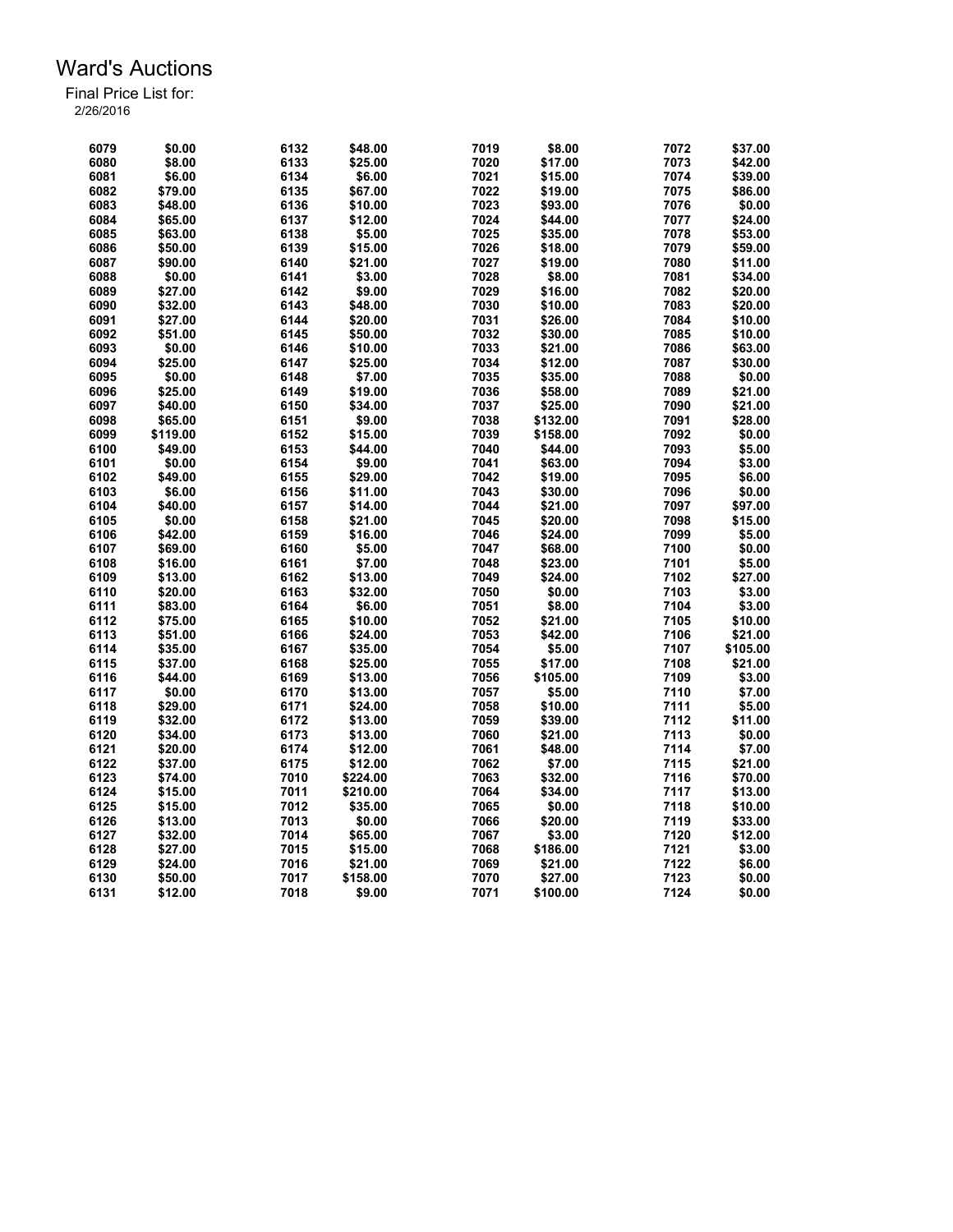| 7125 | \$15.00  | 7178 | \$97.00  | 7231         | \$39.00    | 8011 | \$2,201.00 |
|------|----------|------|----------|--------------|------------|------|------------|
| 7126 | \$5.00   | 7179 | \$6.00   | 7232         | \$42.00    | 8012 | \$1,017.00 |
| 7127 | \$18.00  | 7180 | \$16.00  | 7233         | \$48.00    | 8013 | \$1,161.00 |
| 7128 | \$8.00   | 7181 | \$10.00  | 7234         | \$32.00    | 8014 | \$893.00   |
| 7129 | \$5.00   | 7182 | \$10.00  | 7235         | \$10.00    | 8015 | \$600.00   |
| 7130 | \$11.00  | 7183 | \$0.00   | 7236         | \$7.00     | 8016 | \$209.00   |
| 7131 | \$8.00   | 7184 | \$14.00  | 7237         | \$9.00     | 8017 | \$116.00   |
| 7132 | \$5.00   | 7185 | \$0.00   | 7238         | \$5.00     | 8018 | \$116.00   |
| 7133 | \$0.00   | 7186 | \$3.00   | 7239         | \$0.00     | 8019 | \$200.00   |
| 7134 | \$25.00  | 7187 | \$0.00   | 7240         | \$0.00     | 8020 | \$48.00    |
| 7135 | \$5.00   | 7188 | \$16.00  | 7241         | \$0.00     | 8021 | \$129.00   |
| 7136 | \$0.00   | 7189 | \$5.00   | 7242         | \$2.00     | 8022 | \$155.00   |
| 7137 | \$19.00  | 7190 | \$63.00  | 7243         | \$16.00    | 8023 | \$58.00    |
| 7138 | \$5.00   | 7191 | \$23.00  | 7244         | \$0.00     | 8024 | \$158.00   |
| 7139 | \$5.00   | 7192 | \$5.00   | 7245         | \$20.00    | 8025 | \$142.00   |
| 7140 | \$39.00  | 7193 | \$16.00  | 7246         | \$34.00    | 8026 | \$1,050.00 |
| 7141 | \$7.00   | 7194 | \$3.00   | 7247         | \$34.00    | 8027 | \$1,390.00 |
| 7142 | \$3.00   | 7195 | \$79.00  | 7248         | \$8.00     | 8028 | \$2,401.00 |
| 7143 | \$0.00   | 7196 | \$27.00  | 7249         |            | 8029 | \$500.00   |
|      |          |      |          |              | \$10.00    |      |            |
| 7144 | \$5.00   | 7197 | \$27.00  | 7250         | \$73.00    | 8030 | \$840.00   |
| 7145 | \$20.00  | 7198 | \$29.00  | 7251         | \$44.00    | 8031 | \$105.00   |
| 7146 | \$0.00   | 7199 | \$10.00  | 7252         | \$28.00    | 8032 | \$50.00    |
| 7147 | \$11.00  | 7200 | \$27.00  | 7253         | \$37.00    | 8033 | \$209.00   |
| 7148 | \$0.00   | 7201 | \$3.00   | 7254         | \$34.00    | 8034 | \$239.00   |
| 7149 | \$27.00  | 7202 | \$16.00  | 7255         | \$50.00    | 8035 | \$225.00   |
| 7150 | \$21.00  | 7203 | \$16.00  | 7256         | \$75.00    | 8036 | \$100.00   |
| 7151 | \$6.00   | 7204 | \$66.00  | 7257         | \$0.00     | 8037 | \$300.00   |
| 7152 | \$37.00  | 7205 | \$16.00  | 7258         | \$0.00     | 8038 | \$223.00   |
| 7153 | \$158.00 | 7206 | \$34.00  | 7259         | \$25.00    | 8039 | \$48.00    |
| 7154 | \$11.00  | 7207 | \$51.00  | 7260         | \$0.00     | 8040 | \$59.00    |
| 7155 | \$24.00  | 7208 | \$30.00  | 7261         | \$0.00     | 8041 | \$1,430.00 |
| 7156 | \$4.00   | 7209 | \$16.00  | 7262         | \$0.00     | 8042 | \$1,943.00 |
| 7157 | \$23.00  | 7210 | \$5.00   | 7263         | \$21.00    | 8043 | \$480.00   |
| 7158 | \$0.00   | 7211 | \$105.00 | 7264         | \$16.00    | 8044 | \$1,472.00 |
| 7159 | \$5.00   | 7212 | \$0.00   | 7265         | \$16.00    | 8045 | \$525.00   |
| 7160 | \$19.00  | 7213 | \$4.00   | 7266         | \$5.00     | 8046 | \$263.00   |
| 7161 | \$13.00  | 7214 | \$16.00  | 7267         | \$11.00    | 8047 | \$357.00   |
| 7162 | \$16.00  | 7215 | \$0.00   | 7268         | \$0.00     | 8048 | \$79.00    |
| 7163 | \$7.00   | 7216 | \$0.00   | 7269         | \$0.00     | 8049 | \$1,364.00 |
| 7164 | \$30.00  | 7217 | \$2.00   | 7270         | \$6.00     | 8050 | \$289.00   |
| 7165 | \$42.00  | 7218 | \$0.00   | 7271         | \$20.00    | 8051 | \$327.00   |
| 7166 | \$21.00  | 7219 | \$5.00   | 7272         | \$20.00    | 8052 | \$625.00   |
| 7167 | \$53.00  | 7220 | \$0.00   | 7273         | \$35.00    | 8053 | \$1,209.00 |
| 7168 | \$59.00  | 7221 | \$6.00   | 7274         | \$0.00     | 8054 | \$895.00   |
| 7169 | \$10.00  | 7222 | \$4.00   | 7275         | \$0.00     | 8055 | \$1,071.00 |
| 7170 | \$19.00  | 7223 | \$0.00   | 7276         | \$0.00     | 8056 | \$252.00   |
| 7171 | \$39.00  | 7224 | \$12.00  | 7277         | \$27.00    | 8057 | \$132.00   |
| 7172 | \$5.00   | 7225 | \$0.00   | 7278         | \$21.00    | 8058 | \$306.00   |
| 7173 | \$0.00   | 7226 | \$12.00  | 7279         | \$32.00    | 8059 | \$221.00   |
| 7174 | \$0.00   | 7227 | \$12.00  | 7280         | \$150.00   | 8060 | \$0.00     |
|      |          | 7228 |          |              |            |      |            |
| 7175 | \$0.00   | 7229 | \$237.00 | 7281<br>7282 | \$350.00   | 8061 | \$75.00    |
| 7176 | \$8.00   |      | \$402.00 |              | \$42.00    | 8062 | \$37.00    |
| 7177 | \$158.00 | 7230 | \$17.00  | 8010         | \$7,000.00 | 8063 | \$24.00    |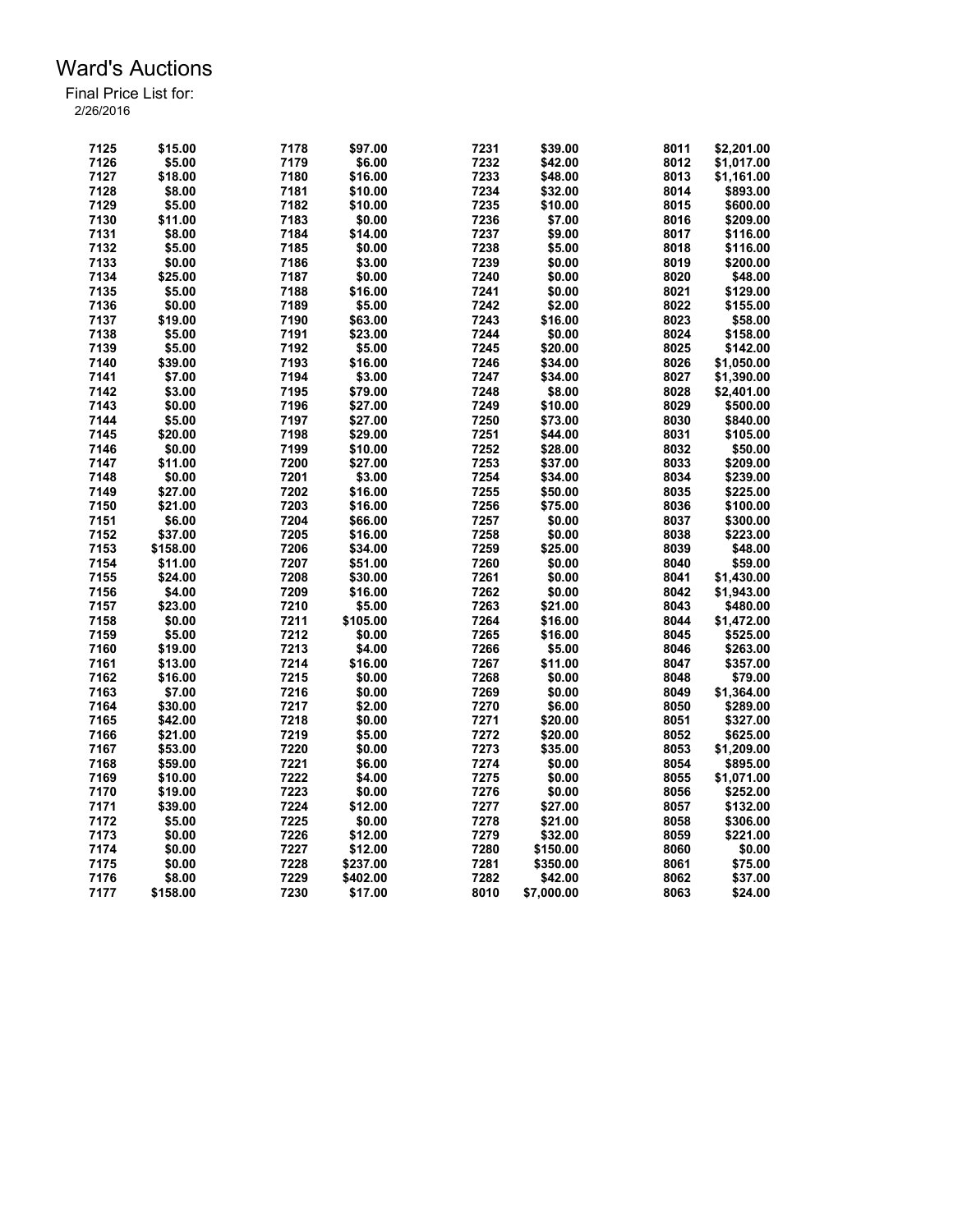| 8064 | \$31.00           | 8117         | \$230.00            | 8170 | \$19.00           | 9026         | \$304.00           |
|------|-------------------|--------------|---------------------|------|-------------------|--------------|--------------------|
| 8065 | \$0.00            | 8118         | \$123.00            | 8171 | \$30.00           | 9027         | \$63.00            |
| 8066 | \$205.00          | 8119         | \$481.00            | 8172 | \$3.00            | 9028         | \$31.00            |
| 8067 | \$71.00           | 8120         | \$79.00             | 8173 | \$6.00            | 9029         | \$448.00           |
| 8068 | \$41.00           | 8121         | \$88.00             | 8174 | \$40.00           | 9030         | \$25.00            |
| 8069 | \$210.00          | 8122         | \$37.00             | 8175 | \$6.00            | 9031         | \$28.00            |
| 8070 | \$71.00           | 8123         | \$9.00              | 8176 | \$24.00           | 9032         | \$12.00            |
| 8071 | \$10.00           | 8124         | \$70.00             | 8177 | \$12.00           | 9033         | \$35.00            |
| 8072 | \$92.00           | 8125         | \$90.00             | 8178 | \$18.00           | 9034         | \$21.00            |
| 8073 | \$163.00          | 8126         | \$34.00             | 8179 | \$10.00           | 9035         | \$27.00            |
| 8074 | \$19.00           | 8127         | \$210.00            | 8180 | \$21.00           | 9036         | \$147.00           |
| 8075 | \$40.00           | 8128         | \$58.00             | 8181 | \$15.00           | 9037         | \$63.00            |
| 8076 | \$21.00           | 8129         | \$255.00            | 8182 | \$0.00            | 9038         | \$35.00            |
| 8077 | \$25.00           | 8130         | \$20.00             | 8183 | \$10.00           | 9039         | \$29.00            |
| 8078 | \$14.00           | 8131         | \$0.00              | 8184 | \$25.00           | 9040         | \$33.00            |
| 8079 | \$32.00           | 8132         | \$10.00             | 8185 | \$9.00            | 9041         | \$30.00            |
| 8080 | \$210.00          | 8133         | \$0.00              | 8186 | \$24.00           | 9042         | \$451.00           |
| 8081 | \$0.00            | 8134         | \$48.00             | 8187 | \$13.00           | 9043         | \$79.00            |
| 8082 | \$0.00            | 8135         | \$5.00              | 8188 | \$11.00           | 9044         | \$29.00            |
| 8083 | \$54.00           | 8136         | \$48.00             | 8189 | \$13.00           | 9045         | \$111.00           |
| 8084 | \$16.00           | 8137         | \$206.00            | 8190 | \$750.00          | 9046         | \$26.00            |
| 8085 | \$3.00            | 8138         | \$350.00            | 8191 | \$79.00           | 9047         | \$25.00            |
| 8086 | \$0.00            | 8139         | \$56.00             | 8192 | \$37.00           | 9048         | \$37.00            |
| 8087 | \$27.00           | 8140         | \$65.00             | 8193 | \$63.00           | 9049         | \$41.00            |
| 8088 | \$155.00          | 8141         | \$156.00            | 8194 | \$11.00           | 9050         | \$30.00            |
| 8089 | \$196.00          | 8142         | \$23.00             | 8195 | \$17.00           | 9051         | \$41.00            |
| 8090 | \$31.00           | 8143         | \$14.00             | 8196 | \$0.00            | 9052         | \$79.00            |
| 8091 | \$74.00           | 8144         | \$0.00              | 8197 | \$35.00           | 9053         | \$118.00           |
| 8092 |                   |              |                     | 8198 |                   |              |                    |
| 8093 | \$59.00           | 8145         | \$47.00             | 8199 | \$17.00<br>\$6.00 | 9054<br>9055 | \$76.00            |
| 8094 | \$27.00<br>\$0.00 | 8146<br>8147 | \$95.00<br>\$157.00 | 8200 | \$10.00           | 9056         | \$16.00            |
| 8095 | \$10.00           | 8148         | \$42.00             | 8201 |                   | 9057         | \$30.00<br>\$23.00 |
|      |                   |              |                     |      | \$2.00            |              |                    |
| 8096 | \$0.00            | 8149         | \$36.00             | 8202 | \$20.00           | 9058         | \$25.00            |
| 8097 | \$74.00           | 8150         | \$42.00             | 8203 | \$10.00           | 9059         | \$20.00            |
| 8098 | \$63.00           | 8151         | \$10.00             | 8204 | \$10.00           | 9060         | \$30.00            |
| 8099 | \$735.00          | 8152         | \$8.00              | 8205 | \$0.00            | 9061         | \$18.00            |
| 8100 | \$373.00          | 8153         | \$241.00            | 8206 | \$5.00            | 9062         | \$18.00            |
| 8101 | \$578.00          | 8154         | \$200.00            | 9010 | \$310.00          | 9063         | \$9.00             |
| 8102 | \$94.00           | 8155         | \$25.00             | 9011 | \$405.00          | 9064         | \$47.00            |
| 8103 | \$79.00           | 8156         | \$13.00             | 9012 | \$326.00          | 9065         | \$21.00            |
| 8104 | \$100.00          | 8157         | \$5.00              | 9013 | \$291.00          | 9066         | \$37.00            |
| 8105 | \$90.00           | 8158         | \$28.00             | 9014 | \$251.00          | 9067         | \$33.00            |
| 8106 | \$400.00          | 8159         | \$23.00             | 9015 | \$129.00          | 9068         | \$30.00            |
| 8107 | \$100.00          | 8160         | \$10.00             | 9016 | \$186.00          | 9069         | \$23.00            |
| 8108 | \$300.00          | 8161         | \$26.00             | 9017 | \$54.00           | 9070         | \$10.00            |
| 8109 | \$132.00          | 8162         | \$21.00             | 9018 | \$53.00           | 9071         | \$79.00            |
| 8110 | \$198.00          | 8163         | \$23.00             | 9019 | \$420.00          | 9072         | \$200.00           |
| 8111 | \$79.00           | 8164         | \$0.00              | 9020 | \$25.00           | 9073         | \$168.00           |
| 8112 | \$48.00           | 8165         | \$28.00             | 9021 | \$53.00           | 9074         | \$74.00            |
| 8113 | \$56.00           | 8166         | \$73.00             | 9022 | \$35.00           | 9075         | \$84.00            |
| 8114 | \$44.00           | 8167         | \$53.00             | 9023 | \$29.00           | 9076         | \$15.00            |
| 8115 | \$184.00          | 8168         | \$11.00             | 9024 | \$53.00           | 9077         | \$42.00            |
| 8116 | \$10.00           | 8169         | \$220.00            | 9025 | \$32.00           | 9078         | \$174.00           |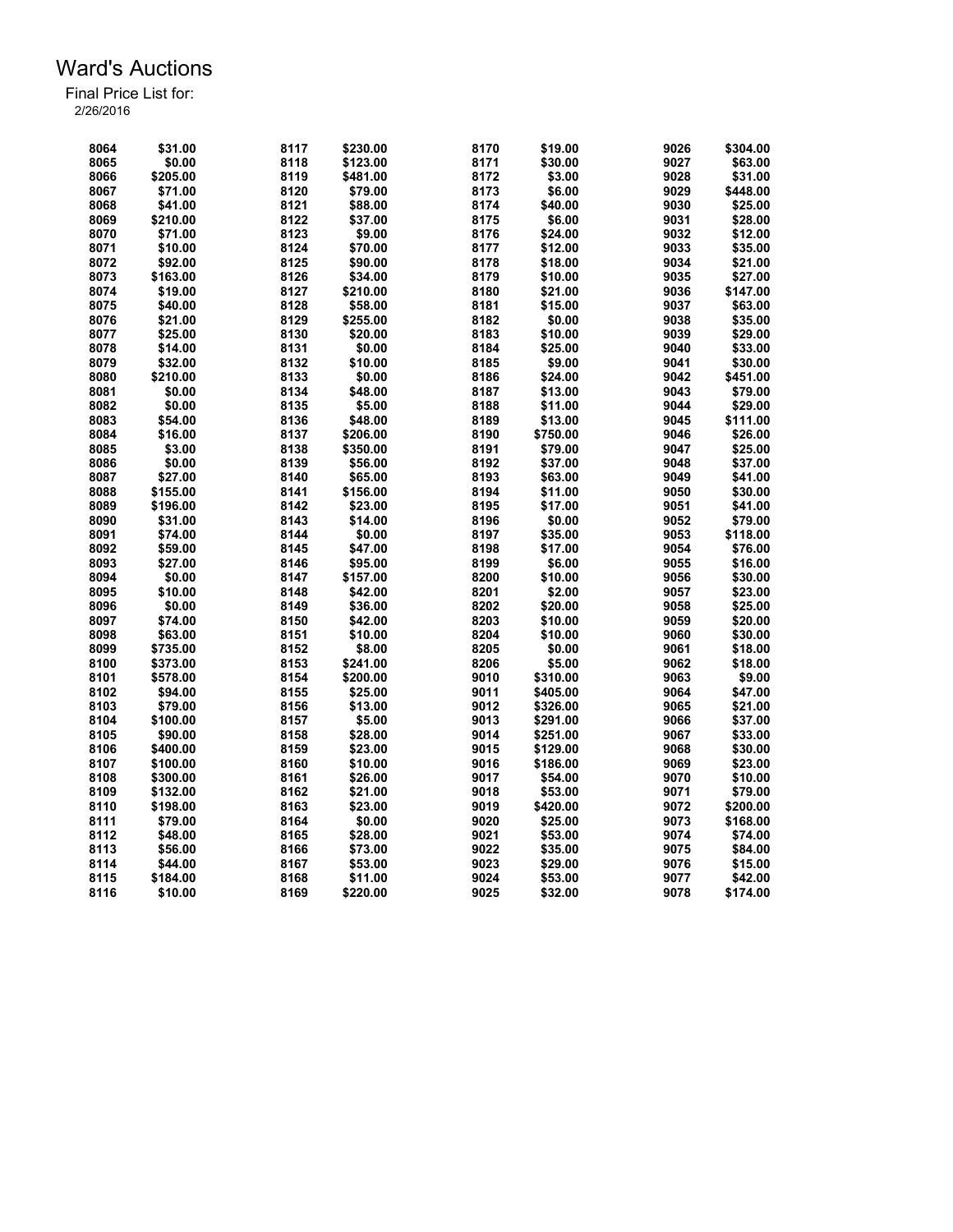| 9079 | \$100.00 | 9132 | \$43.00  | 9185 | \$79.00  | 9238 | \$15.00  |
|------|----------|------|----------|------|----------|------|----------|
| 9080 | \$32.00  | 9133 | \$47.00  | 9186 | \$24.00  | 9239 | \$20.00  |
| 9081 | \$13.00  | 9134 | \$28.00  | 9187 | \$63.00  | 9240 | \$37.00  |
| 9082 | \$21.00  | 9135 | \$38.00  | 9188 | \$21.00  | 9241 | \$42.00  |
| 9083 | \$117.00 | 9136 | \$200.00 | 9189 | \$21.00  | 9242 | \$42.00  |
| 9084 | \$447.00 | 9137 | \$10.00  | 9190 | \$20.00  | 9243 | \$81.00  |
| 9085 | \$61.00  | 9138 | \$14.00  | 9191 | \$23.00  | 9244 | \$28.00  |
| 9086 | \$47.00  | 9139 | \$21.00  | 9192 | \$13.00  | 9245 | \$18.00  |
| 9087 | \$120.00 | 9140 | \$13.00  | 9193 | \$10.00  | 9246 | \$28.00  |
| 9088 | \$77.00  | 9141 | \$13.00  | 9194 | \$10.00  | 9247 | \$11.00  |
| 9089 | \$63.00  | 9142 | \$75.00  | 9195 | \$39.00  | 9248 | \$13.00  |
| 9090 | \$32.00  | 9143 | \$12.00  | 9196 | \$27.00  | 9249 | \$140.00 |
| 9091 | \$90.00  | 9144 | \$23.00  | 9197 | \$10.00  | 9250 | \$40.00  |
| 9092 | \$31.00  | 9145 | \$10.00  | 9198 | \$10.00  | 9251 | \$10.00  |
| 9093 | \$40.00  | 9146 | \$32.00  | 9199 | \$13.00  | 9252 | \$5.00   |
| 9094 | \$53.00  | 9147 | \$25.00  | 9200 | \$10.00  | 9253 | \$35.00  |
| 9095 | \$103.00 | 9148 | \$13.00  | 9201 | \$11.00  | 9254 | \$150.00 |
| 9096 | \$25.00  | 9149 | \$10.00  | 9202 | \$11.00  | 9255 | \$35.00  |
|      |          |      |          |      |          |      |          |
| 9097 | \$9.00   | 9150 | \$5.00   | 9203 | \$20.00  | 9256 | \$24.00  |
| 9098 | \$32.00  | 9151 | \$5.00   | 9204 | \$53.00  | 9257 | \$18.00  |
| 9099 | \$28.00  | 9152 | \$13.00  | 9205 | \$32.00  | 9258 | \$79.00  |
| 9100 | \$13.00  | 9153 | \$7.00   | 9206 | \$167.00 | 9259 | \$21.00  |
| 9101 | \$26.00  | 9154 | \$29.00  | 9207 | \$256.00 | 9260 | \$0.00   |
| 9102 | \$32.00  | 9155 | \$22.00  | 9208 | \$174.00 | 9261 | \$69.00  |
| 9103 | \$16.00  | 9156 | \$26.00  | 9209 | \$284.00 | 9262 | \$10.00  |
| 9104 | \$18.00  | 9157 | \$10.00  | 9210 | \$53.00  | 9263 | \$28.00  |
| 9105 | \$5.00   | 9158 | \$11.00  | 9211 | \$53.00  | 9264 | \$90.00  |
| 9106 | \$0.00   | 9159 | \$5.00   | 9212 | \$53.00  | 9265 | \$44.00  |
| 9107 | \$45.00  | 9160 | \$0.00   | 9213 | \$42.00  | 9266 | \$95.00  |
| 9108 | \$19.00  | 9161 | \$10.00  | 9214 | \$32.00  | 9267 | \$111.00 |
| 9109 | \$36.00  | 9162 | \$53.00  | 9215 | \$21.00  | 9268 | \$12.00  |
| 9110 | \$38.00  | 9163 | \$39.00  | 9216 | \$21.00  | 9269 | \$20.00  |
| 9111 | \$101.00 | 9164 | \$5.00   | 9217 | \$27.00  | 9270 | \$51.00  |
| 9112 | \$24.00  | 9165 | \$10.00  | 9218 | \$0.00   | 9271 | \$39.00  |
| 9113 | \$21.00  | 9166 | \$11.00  | 9219 | \$47.00  | 9272 | \$49.00  |
| 9114 | \$142.00 | 9167 | \$29.00  | 9220 | \$75.00  | 9273 | \$16.00  |
| 9115 | \$53.00  | 9168 | \$13.00  | 9221 | \$31.00  | 9274 | \$5.00   |
| 9116 | \$29.00  | 9169 | \$32.00  | 9222 | \$17.00  | 9275 | \$65.00  |
| 9117 | \$31.00  | 9170 | \$29.00  | 9223 | \$31.00  | 9276 | \$117.00 |
| 9118 | \$27.00  | 9171 | \$69.00  | 9224 | \$53.00  | 9277 | \$11.00  |
| 9119 | \$29.00  | 9172 | \$10.00  | 9225 | \$37.00  | 9278 | \$10.00  |
| 9120 | \$20.00  | 9173 | \$10.00  | 9226 | \$5.00   | 9279 | \$39.00  |
| 9121 | \$13.00  | 9174 | \$5.00   | 9227 | \$16.00  | 9280 | \$37.00  |
| 9122 | \$13.00  | 9175 | \$16.00  | 9228 | \$11.00  | 9281 | \$6.00   |
| 9123 | \$12.00  | 9176 | \$5.00   | 9229 | \$9.00   | 9282 | \$5.00   |
| 9124 | \$18.00  | 9177 | \$5.00   | 9230 | \$53.00  | 9283 | \$23.00  |
| 9125 | \$9.00   | 9178 | \$5.00   | 9231 | \$58.00  | 9284 | \$63.00  |
| 9126 | \$21.00  | 9179 | \$27.00  | 9232 | \$95.00  | 9285 | \$23.00  |
| 9127 | \$15.00  | 9180 | \$5.00   | 9233 | \$32.00  | 9286 | \$12.00  |
| 9128 | \$45.00  | 9181 | \$21.00  | 9234 | \$29.00  | 9287 | \$54.00  |
| 9129 | \$16.00  | 9182 | \$79.00  | 9235 | \$32.00  | 9288 | \$6.00   |
| 9130 | \$25.00  | 9183 | \$71.00  | 9236 | \$140.00 | 9289 | \$13.00  |
| 9131 | \$12.00  | 9184 | \$128.00 | 9237 | \$44.00  | 9290 | \$8.00   |
|      |          |      |          |      |          |      |          |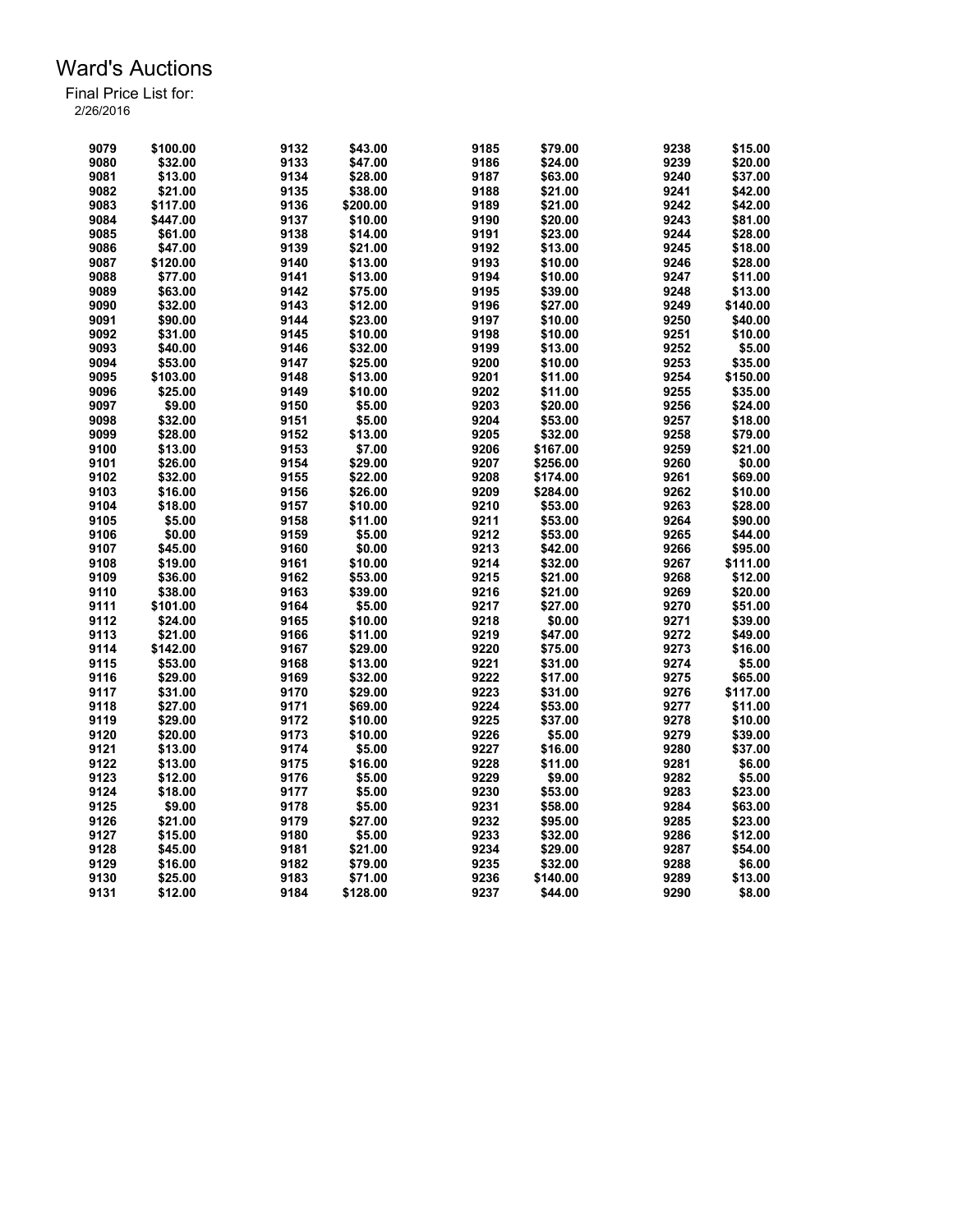| 9291 | \$10.00  | 9344 | \$8.00   | 9397 | \$16.00  | 9450 | \$29.00  |
|------|----------|------|----------|------|----------|------|----------|
| 9292 | \$8.00   | 9345 | \$26.00  | 9398 | \$84.00  | 9451 | \$12.00  |
| 9293 | \$10.00  | 9346 | \$8.00   | 9399 | \$24.00  | 9452 | \$16.00  |
| 9294 | \$5.00   | 9347 | \$8.00   | 9400 | \$11.00  | 9453 | \$27.00  |
| 9295 | \$5.00   | 9348 | \$32.00  | 9401 | \$27.00  | 9454 | \$9.00   |
| 9296 | \$6.00   | 9349 | \$20.00  | 9402 | \$42.00  | 9455 | \$44.00  |
| 9297 | \$6.00   | 9350 | \$30.00  | 9403 | \$0.00   | 9456 | \$81.00  |
| 9298 | \$9.00   | 9351 | \$12.00  | 9404 | \$71.00  | 9457 | \$17.00  |
| 9299 | \$13.00  | 9352 | \$2.00   | 9405 | \$71.00  | 9458 | \$10.00  |
| 9300 | \$47.00  | 9353 | \$44.00  | 9406 | \$23.00  | 9459 | \$19.00  |
| 9301 | \$31.00  | 9354 | \$8.00   | 9407 | \$33.00  | 9460 | \$12.00  |
| 9302 | \$91.00  | 9355 | \$8.00   | 9408 | \$10.00  | 9461 | \$27.00  |
| 9303 | \$0.00   | 9356 | \$9.00   | 9409 | \$10.00  | 9462 | \$25.00  |
| 9304 | \$48.00  | 9357 | \$5.00   | 9410 | \$29.00  | 9463 | \$11.00  |
| 9305 | \$25.00  | 9358 | \$9.00   | 9411 | \$29.00  | 9464 | \$10.00  |
| 9306 | \$9.00   | 9359 | \$53.00  | 9412 | \$38.00  | 9465 | \$18.00  |
| 9307 | \$27.00  | 9360 | \$138.00 | 9413 | \$0.00   | 9466 | \$23.00  |
| 9308 | \$0.00   | 9361 | \$234.00 | 9414 | \$17.00  | 9467 | \$28.00  |
|      |          |      |          |      |          |      |          |
| 9309 | \$6.00   | 9362 | \$53.00  | 9415 | \$21.00  | 9468 | \$24.00  |
| 9310 | \$5.00   | 9363 | \$53.00  | 9416 | \$32.00  | 9469 | \$10.00  |
| 9311 | \$5.00   | 9364 | \$53.00  | 9417 | \$37.00  | 9470 | \$0.00   |
| 9312 | \$3.00   | 9365 | \$15.00  | 9418 | \$5.00   | 9471 | \$40.00  |
| 9313 | \$5.00   | 9366 | \$27.00  | 9419 | \$10.00  | 9472 | \$31.00  |
| 9314 | \$12.00  | 9367 | \$11.00  | 9420 | \$10.00  | 9473 | \$31.00  |
| 9315 | \$9.00   | 9368 | \$19.00  | 9421 | \$19.00  | 9474 | \$62.00  |
| 9316 | \$20.00  | 9369 | \$29.00  | 9422 | \$7.00   | 9475 | \$35.00  |
| 9317 | \$10.00  | 9370 | \$132.00 | 9423 | \$0.00   | 9476 | \$6.00   |
| 9318 | \$7.00   | 9371 | \$20.00  | 9424 | \$21.00  | 9477 | \$31.00  |
| 9319 | \$5.00   | 9372 | \$18.00  | 9425 | \$23.00  | 9478 | \$52.00  |
| 9320 | \$37.00  | 9373 | \$198.00 | 9426 | \$27.00  | 9479 | \$25.00  |
| 9321 | \$98.00  | 9374 | \$310.00 | 9427 | \$30.00  | 9480 | \$32.00  |
| 9322 | \$31.00  | 9375 | \$333.00 | 9428 | \$95.00  | 9481 | \$50.00  |
| 9323 | \$37.00  | 9376 | \$56.00  | 9429 | \$5.00   | 9482 | \$53.00  |
| 9324 | \$110.00 | 9377 | \$23.00  | 9430 | \$42.00  | 9483 | \$30.00  |
| 9325 | \$115.00 | 9378 | \$11.00  | 9431 | \$6.00   | 9484 | \$35.00  |
| 9326 | \$5.00   | 9379 | \$5.00   | 9432 | \$8.00   | 9485 | \$33.00  |
| 9327 | \$15.00  | 9380 | \$0.00   | 9433 | \$32.00  | 9486 | \$47.00  |
| 9328 | \$10.00  | 9381 | \$19.00  | 9434 | \$5.00   | 9487 | \$16.00  |
| 9329 | \$10.00  | 9382 | \$3.00   | 9435 | \$11.00  | 9488 | \$39.00  |
| 9330 | \$7.00   | 9383 | \$6.00   | 9436 | \$70.00  | 9489 | \$33.00  |
| 9331 | \$16.00  | 9384 | \$116.00 | 9437 | \$473.00 | 9490 | \$19.00  |
| 9332 | \$20.00  | 9385 | \$50.00  | 9438 | \$450.00 | 9491 | \$3.00   |
| 9333 | \$53.00  | 9386 | \$102.00 | 9439 | \$473.00 | 9492 | \$91.00  |
| 9334 | \$8.00   | 9387 | \$59.00  | 9440 | \$27.00  | 9493 | \$91.00  |
| 9335 | \$13.00  | 9388 | \$25.00  | 9441 | \$9.00   | 9494 | \$268.00 |
| 9336 | \$5.00   | 9389 | \$67.00  | 9442 | \$25.00  | 9495 | \$410.00 |
| 9337 | \$20.00  | 9390 | \$27.00  | 9443 | \$31.00  | 9496 | \$184.00 |
| 9338 | \$8.00   | 9391 | \$5.00   | 9444 | \$42.00  | 9497 | \$162.00 |
| 9339 | \$289.00 | 9392 | \$15.00  | 9445 | \$7.00   | 9498 | \$50.00  |
| 9340 | \$21.00  | 9393 | \$7.00   | 9446 | \$0.00   | 9499 | \$9.00   |
| 9341 | \$24.00  | 9394 | \$32.00  | 9447 | \$45.00  | 9500 | \$40.00  |
| 9342 | \$35.00  | 9395 | \$49.00  | 9448 | \$34.00  | 9501 | \$401.00 |
| 9343 | \$5.00   | 9396 | \$0.00   | 9449 | \$5.00   | 9502 | \$17.00  |
|      |          |      |          |      |          |      |          |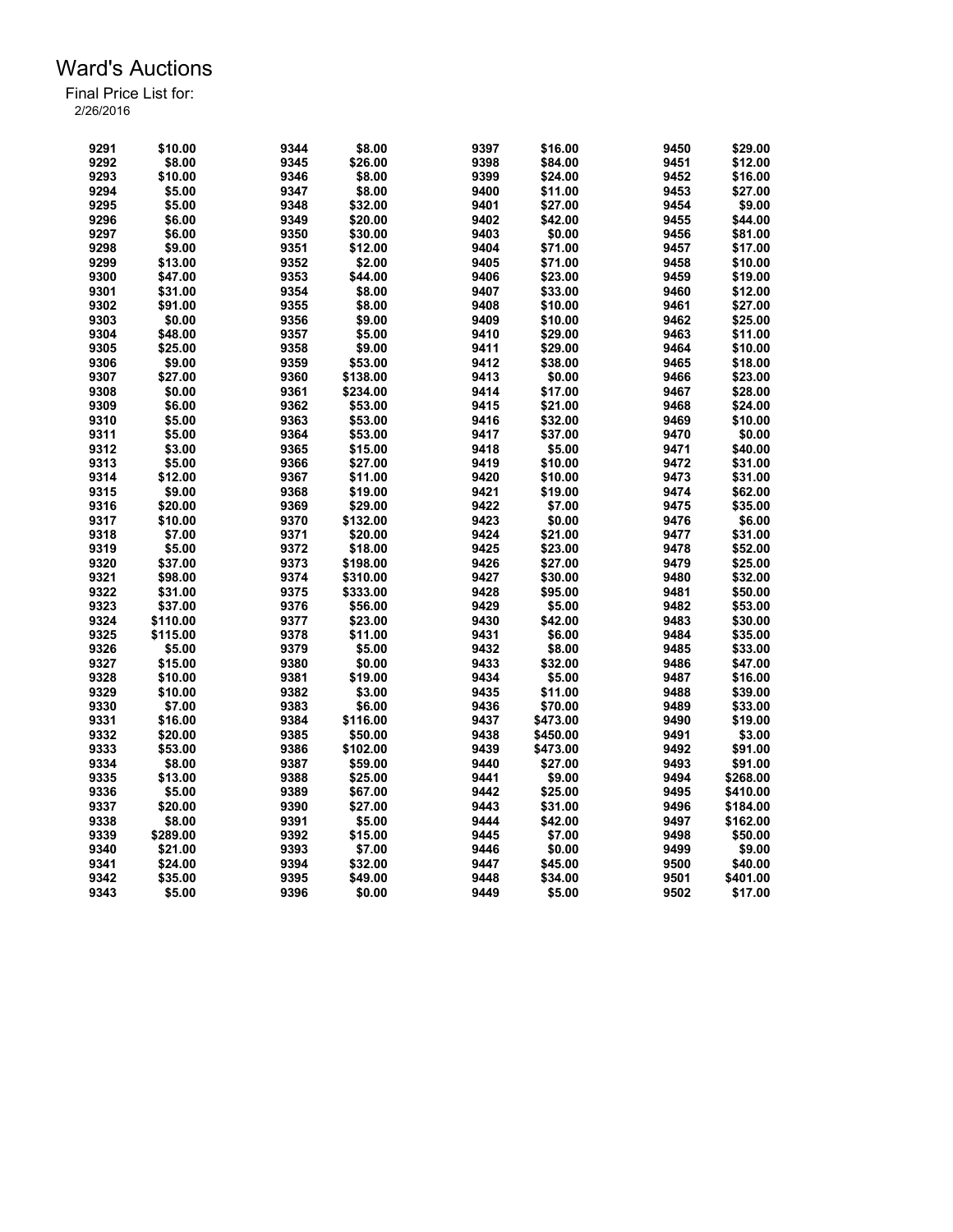| 9503         | \$40.00    | 9556 | \$24.00            | 9609         | \$10.00            | 9662         | \$35.00    |
|--------------|------------|------|--------------------|--------------|--------------------|--------------|------------|
| 9504         | \$25.00    | 9557 | \$5.00             | 9610         | \$10.00            | 9663         | \$48.00    |
| 9505         | \$69.00    | 9558 | \$26.00            | 9611         | \$23.00            | 9664         | \$33.00    |
| 9506         | \$10.00    | 9559 | \$28.00            | 9612         | \$23.00            | 9665         | \$1,634.00 |
| 9507         | \$5.00     | 9560 | \$0.00             | 9613         | \$26.00            | 9666         | \$16.00    |
| 9508         | \$19.00    | 9561 | \$11.00            | 9614         | \$19.00            | 9667         | \$210.00   |
| 9509         | \$37.00    | 9562 | \$5.00             | 9615         | \$24.00            | 9668         | \$21.00    |
| 9510         | \$172.00   | 9563 | \$59.00            | 9616         | \$15.00            | 9669         | \$20.00    |
| 9511         | \$1,200.00 | 9564 | \$42.00            | 9617         | \$10.00            | 9670         | \$21.00    |
| 9512         | \$478.00   | 9565 | \$20.00            | 9618         | \$10.00            | 9671         | \$29.00    |
| 9513         | \$79.00    | 9566 | \$5.00             | 9619         | \$19.00            | 9672         | \$29.00    |
| 9514         | \$81.00    | 9567 | \$20.00            | 9620         | \$12.00            | 9673         | \$35.00    |
| 9515         | \$236.00   | 9568 | \$32.00            | 9621         | \$26.00            | 9674         | \$21.00    |
| 9516         | \$24.00    | 9569 | \$11.00            | 9622         | \$11.00            | 9675         | \$5.00     |
| 9517         | \$11.00    | 9570 | \$0.00             | 9623         | \$10.00            | 9676         | \$45.00    |
| 9518         | \$10.00    | 9571 | \$9.00             | 9624         | \$18.00            | 9677         | \$0.00     |
| 9519         | \$10.00    | 9572 | \$21.00            | 9625         | \$33.00            | 9678         | \$39.00    |
| 9520         | \$10.00    | 9573 | \$10.00            | 9626         | \$35.00            | 9679         | \$23.00    |
| 9521         | \$10.00    | 9574 | \$105.00           | 9627         | \$31.00            | 9680         | \$16.00    |
| 9522         | \$21.00    | 9575 | \$27.00            | 9628         | \$47.00            | 9681         | \$35.00    |
| 9523         | \$10.00    | 9576 | \$19.00            | 9629         | \$35.00            | 9682         | \$35.00    |
| 9524         | \$0.00     | 9577 | \$24.00            | 9630         | \$31.00            | 9683         | \$28.00    |
| 9525         | \$21.00    | 9578 | \$10.00            | 9631         | \$31.00            | 9684         | \$48.00    |
| 9526         | \$396.00   | 9579 | \$23.00            | 9632         | \$31.00            | 9685         | \$17.00    |
| 9527         | \$14.00    | 9580 | \$27.00            | 9633         | \$18.00            | 9686         | \$21.00    |
| 9528         | \$16.00    | 9581 | \$33.00            | 9634         | \$44.00            | 9687         | \$16.00    |
| 9529         | \$20.00    | 9582 | \$21.00            | 9635         | \$32.00            | 9688         | \$30.00    |
| 9530         | \$14.00    | 9583 | \$10.00            | 9636         | \$37.00            | 9689         | \$33.00    |
| 9531         | \$13.00    | 9584 |                    | 9637         |                    | 9690         | \$21.00    |
| 9532         | \$16.00    | 9585 | \$17.00<br>\$10.00 | 9638         | \$24.00<br>\$52.00 | 9691         | \$25.00    |
|              |            |      |                    |              |                    |              |            |
| 9533<br>9534 | \$42.00    | 9586 | \$10.00            | 9639<br>9640 | \$53.00            | 9692<br>9693 | \$0.00     |
|              | \$19.00    | 9587 | \$42.00            |              | \$84.00            |              | \$10.00    |
| 9535         | \$15.00    | 9588 | \$44.00            | 9641         | \$10.00            | 9694         | \$0.00     |
| 9536         | \$10.00    | 9589 | \$35.00            | 9642         | \$10.00            | 9695         | \$10.00    |
| 9537         | \$16.00    | 9590 | \$26.00            | 9643         | \$10.00            | 9696         | \$0.00     |
| 9538         | \$37.00    | 9591 | \$25.00            | 9644         | \$21.00            | 9697         | \$67.00    |
| 9539         | \$100.00   | 9592 | \$21.00            | 9645         | \$10.00            | 9698         | \$16.00    |
| 9540         | \$36.00    | 9593 | \$59.00            | 9646         | \$10.00            | 9699         | \$5.00     |
| 9541         | \$90.00    | 9594 | \$32.00            | 9647         | \$10.00            | 9700         | \$0.00     |
| 9542         | \$5.00     | 9595 | \$19.00            | 9648         | \$10.00            | 9701         | \$0.00     |
| 9543         | \$12.00    | 9596 | \$21.00            | 9649         | \$33.00            | 9702         | \$0.00     |
| 9544         | \$48.00    | 9597 | \$24.00            | 9650         | \$38.00            | 9703         | \$0.00     |
| 9545         | \$79.00    | 9598 | \$19.00            | 9651         | \$48.00            | 9704         | \$6.00     |
| 9546         | \$111.00   | 9599 | \$18.00            | 9652         | \$52.00            | 9705         | \$10.00    |
| 9547         | \$5.00     | 9600 | \$26.00            | 9653         | \$30.00            | 9706         | \$0.00     |
| 9548         | \$3.00     | 9601 | \$16.00            | 9654         | \$27.00            | 9707         | \$26.00    |
| 9549         | \$0.00     | 9602 | \$10.00            | 9655         | \$58.00            | 9708         | \$9.00     |
| 9550         | \$104.00   | 9603 | \$26.00            | 9656         | \$52.00            | 9709         | \$48.00    |
| 9551         | \$35.00    | 9604 | \$26.00            | 9657         | \$37.00            | 9710         | \$11.00    |
| 9552         | \$0.00     | 9605 | \$24.00            | 9658         | \$45.00            | 9711         | \$38.00    |
| 9553         | \$9.00     | 9606 | \$10.00            | 9659         | \$58.00            | 9712         | \$6.00     |
| 9554         | \$60.00    | 9607 | \$10.00            | 9660         | \$48.00            | 9713         | \$12.00    |
| 9555         | \$56.00    | 9608 | \$26.00            | 9661         | \$25.00            | 9714         | \$63.00    |